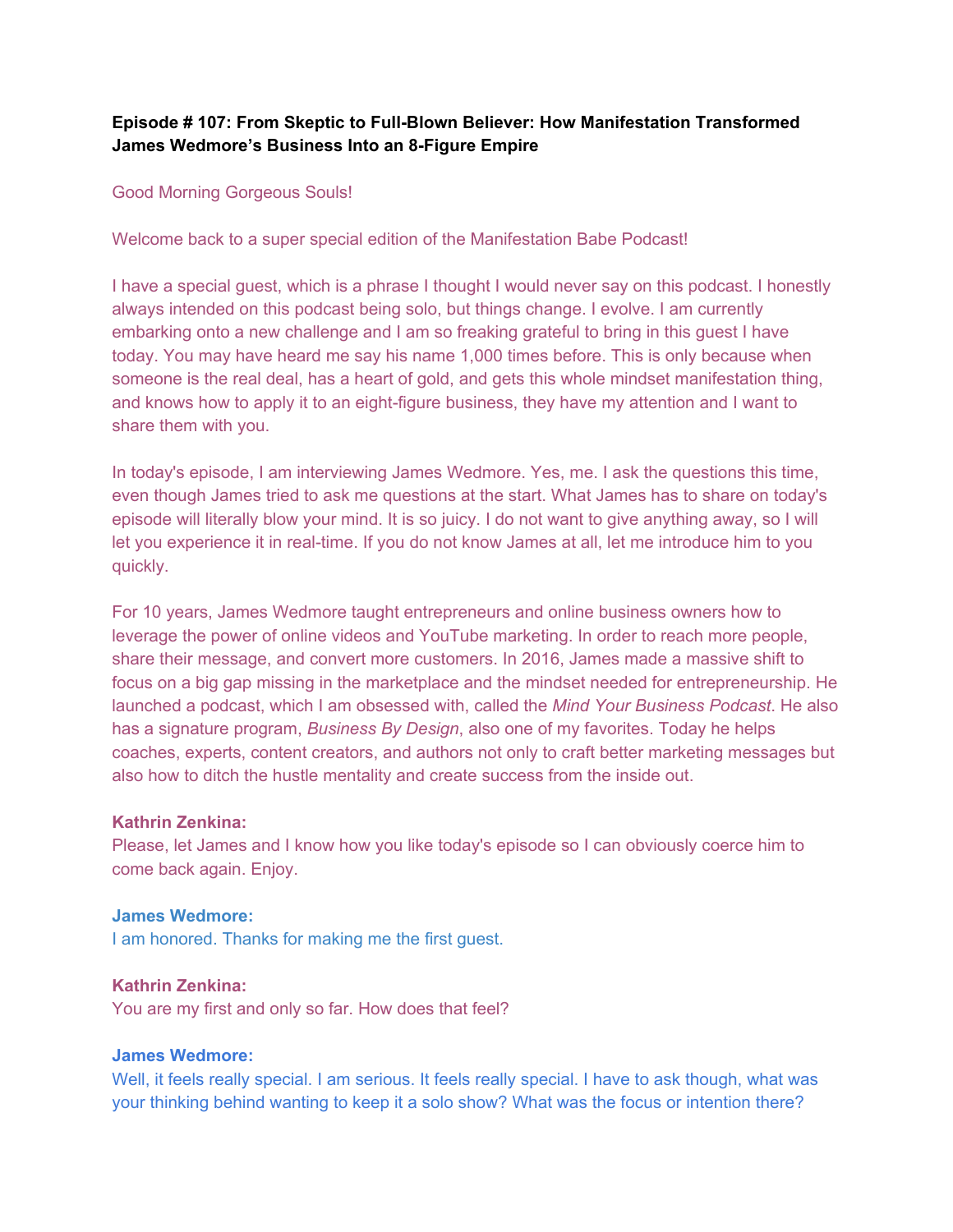## **Kathrin Zenkina:**

Are you interviewing me now on my own podcast?

## **James Wedmore:**

Okay. She can edit this out if she does not like the question. I was curious.

## **Kathrin Zenkina:**

We are going to keep it real. I do not know. I felt like I could go on with my content forever. Then I realized that collaboration is the key to the next level. So it is really not just about me. I really wanted to embrace more of that knowing that it is not just me. There are so many people that I can bring on to collaborate with. I felt like I could impact more people by bringing people on.

#### **James Wedmore:**

Yeah. Well, I asked because I felt the same way about my show when I started. It was much more like ...

**Kathrin Zenkina:** 

Oh really?

#### **James Wedmore:**

I had some thoughts and some perspectives that I wanted to share. Then I dabbled a little with interviews. It was through those conversations that stuff got created. I thought, "Wow, that would not have come up on my own." So I am very excited. I am glad you are doing it and I am extremely honored. Thank you.

## **Kathrin Zenkina:**

Yes, I am so grateful to have you. This is such a full-circle moment because the very first conversation that you and I had was you interviewing me on your podcast.

#### **James Wedmore:**

Yes, it was.

#### **Kathrin Zenkina:**

I will never forget I was in Costa Rica, where I had the crappiest WiFi at the time. There were monkeys outside chattering, lizards making noise and all kinds of bugs. I was with my family and I remember literally kicking out my grandma because --

**James Wedmore:**  Rude.

**Kathrin Zenkina:**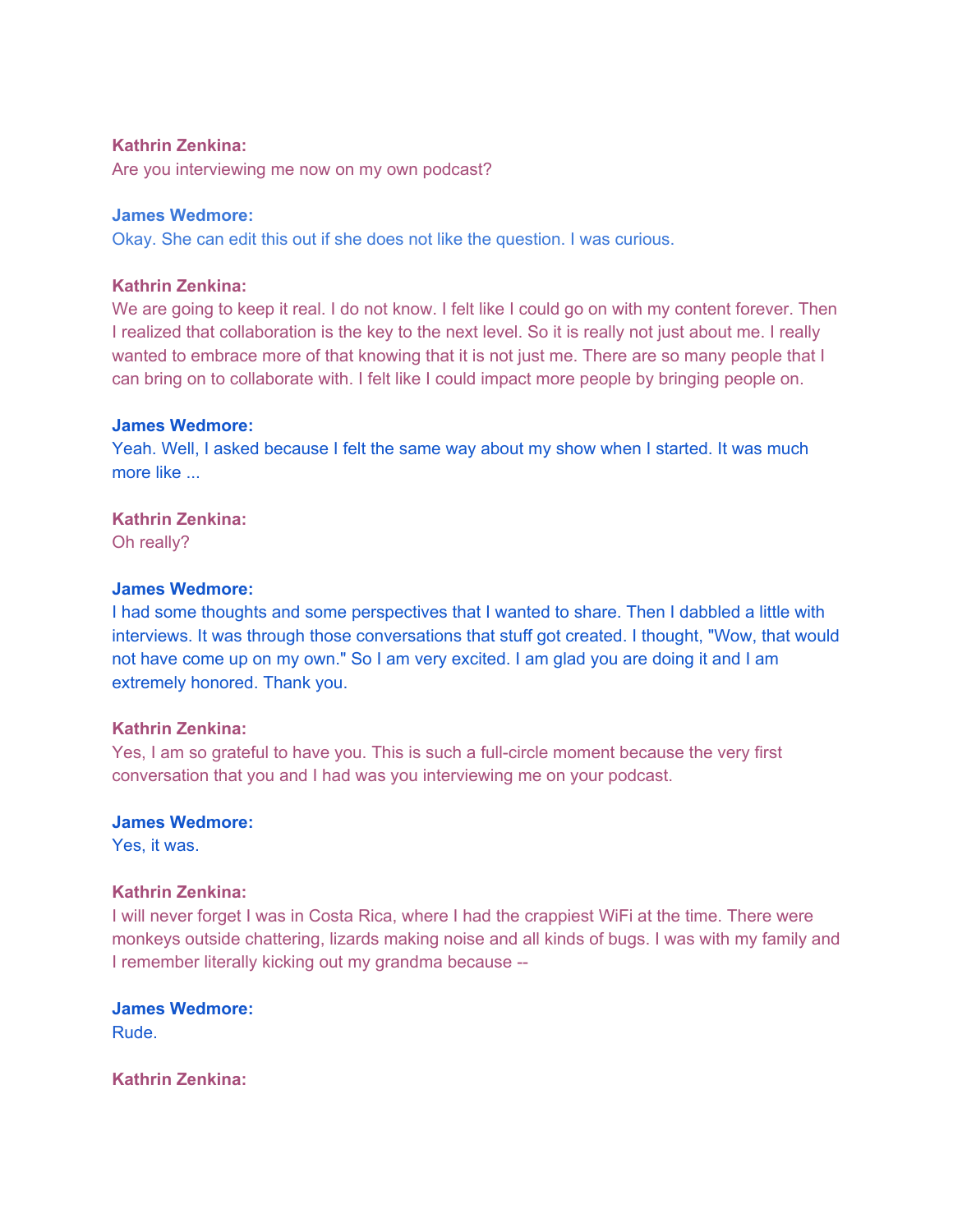... and she was so upset with me. I just remember sitting there and needing to pump myself back up because I thought, "Oh my God. This James Wedmore guy, I am about to talk to him and now my grandma just got upset with me. What am I supposed to do here?"

I am so excited to have you back. It is so funny, I wanted to bring up that first conversation because I remember the first thing that I said to you was, "I have heard a lot of great things about you." You know what you said?

## **James Wedmore:**

No.

## **Kathrin Zenkina:**

I will never forget it. You said, "Oh, I paid all those people to say that." Then we just continued on, and I just remember saying, "Okay, all right," and we just continued on with our conversation like nothing ever happened. I will say here, however, that James did not pay me to say this. James, you are one of the most amazing, genuine humans that I know and I am so blessed to call you both a friend and a mentor. I have learned so much from you not only in business but even in manifestation and mindset. You are one of my biggest role models and inspirations. So of course, appropriately, you are my first interview. I am so stoked to have you here.

## **James Wedmore:**

Thank you. The check is in the mail.

**Kathrin Zenkina:**  Well actually, you did give me a crystal not too long ago.

# **James Wedmore:**

I did.

**Kathrin Zenkina:**  So maybe that was your payment.

**James Wedmore:**  That was the compensation. Yeah.

**Kathrin Zenkina:**  Okay. Okay.

## **James Wedmore:**

No, I really appreciate that. Thank you. Thank you very much.

**Kathrin Zenkina:**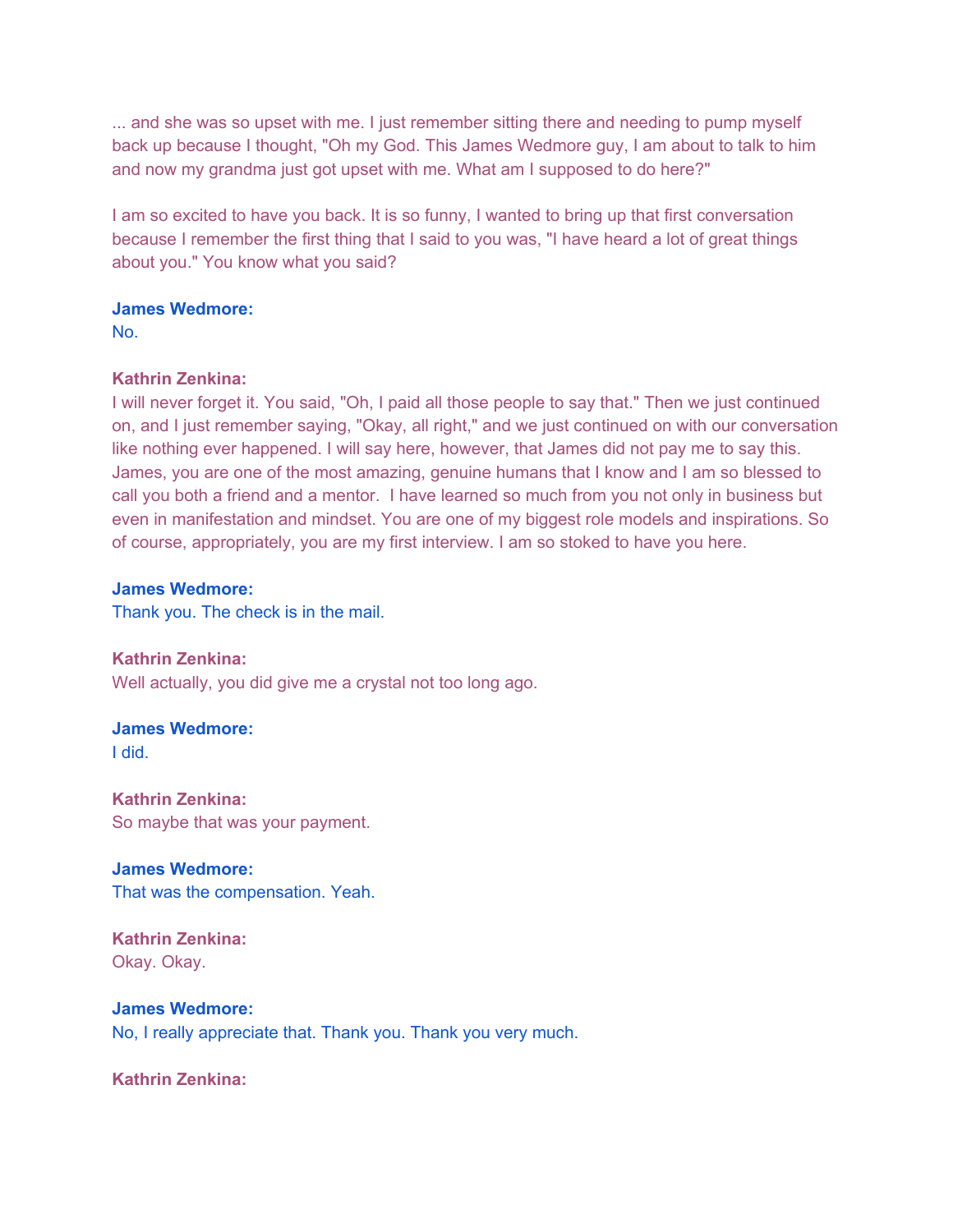So James, for those of my readers who very surprisingly may not know you yet, can you give us just a quick recap of what you do, what you are most passionate about, and who you are?

#### **James Wedmore:**

Yeah. The quickest, and shortest recap. I run my own business that I started 12 years ago. I thought this whole idea of making money on the internet was this really exciting thing. Then people told me, "You could do it selling what you know." I was kind of young, stupid and just out of college. So all I really knew was how to bartend. So in 2007, I created an online bartending school. Someone bought my online bartending class and I was in business. I think I fell in love with the internet, with entrepreneurship, with business, with marketing, with selling from that moment. It was April 18th, 2008, was when I made that very first sale.

**Kathrin Zenkina:** 

**Wow.** 

## **James Wedmore:**

I spent six months trying to build that thing. I will never forget that day. Everything changed that day when that sale came in, San Antonio, Texas, for \$18:95 plus shipping. Everything from that moment has been this exciting journey.

I have gone through all of these iterations. I was the YouTube guy for several years because I went to film school. Then I was teaching other business owners and entrepreneurs how to use things like YouTube and video to grow their business. Today I mainly help those who want to create an online course, a membership, or group coaching, and really how to take that to the market. How to scale and grow their niche in the right way.

Something along my journey shifted, which is why I think we resonate with each other so much. When I went to go and grow this thing called a business, I realized that something else needed to grow in order for my business to grow. That thing was me. So that is what was going on between my ears and in my heart at the time. I had a lot of growing, evolving and growing up to do. That is a journey that I got really passionately obsessed with. Where I landed with that, is we see so many people that are trying to start a business, and have been struggling for so long. However, looking inwards at themselves tends to be the last place they ever look, and that is where all the magic happens.

## **Kathrin Zenkina:**

So true.

## **James Wedmore:**

So about four years ago, I did the scariest thing. Still to this day, it is the scariest thing I have ever done in my business. I was at the height of my YouTube expertise. You could have asked anybody at that time, "Who is the guy you go to for the YouTube stuff?" They would have said, "That James Wedmore." At the height of that, I released a podcast called *Mind Your Business*,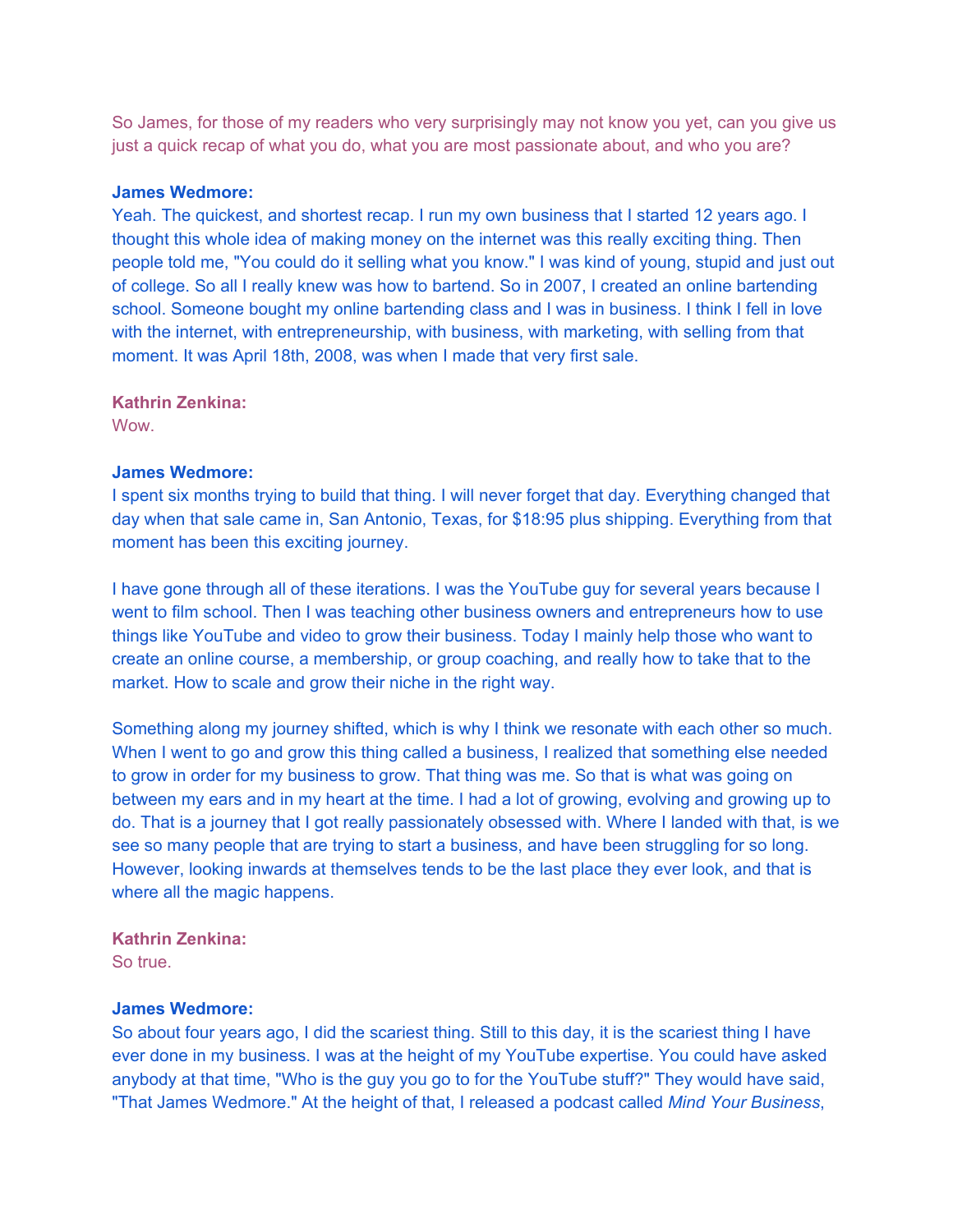and it was ... what I like to say today is like coming out of the woo-woo closet, and I started sharing publicly all this weird stuff I had been doing behind the scenes that I still believe but firmly believe was what attributed to all that growth. The mindset, the energy, the manifesting, the law of attraction, the visualizing, the letting go and changing of beliefs, all of that stuff. That is what I am so passionate about today. I really want to help people grow personally, professionally, and spiritually, and as a result, as a byproduct, their business grows.

#### **Kathrin Zenkina:**

That is really inspiring. That is so awesome. 12 years. It is funny; I actually was on YouTube yesterday, and I think I was talking to my team, and we brought up how you and Lewis Howes used to be in business together way back in the day, and that was like a big turning point for you when you guys made \$400,000 in just 30 days.

#### **James Wedmore:**

30 days.

#### **Kathrin Zenkina:**

And how you ended up getting depressed, right? You were--

## **James Wedmore:**

Yeah. Okay. So that was 2011. When I started, it was 2007. So 2007, '8, '9, '10 '11, so four and a half, five years. All these desires, all these dreams, all these visions of the money coming in, flying out of the computer screen, like your laptop is an ATM. That kind of crap. So much burning desire. So much as I read in the *Think and Grow Rich*, you got to have this burning desire. I thought, "I have the burning desire." So much hunger to the point that---- I got addicted to Adderall. Have you ever done Adderall before?

**Kathrin Zenkina:**  I have once, and it was magic.

**James Wedmore:**  Yeah, it is magic.

**Kathrin Zenkina:**  Dangerously good.

#### **James Wedmore:**

Dangerously good is the best way to describe it because it is basically like legalized crack, a legalized form of speed. I got addicted to that stuff. Not like addicted addicted; it is not an addiction. It was just thinking, "This is amazing. Let us do it again tomorrow." I would get out of bed in the morning; I would pop one of those pills. That was me trying to make a popping noise. I cannot make that noise. We will add that in the post. Popped one of those in my mouth at 8:00 or 9:00 in the morning and you are going straight until like 2:00 in the morning. Most productive,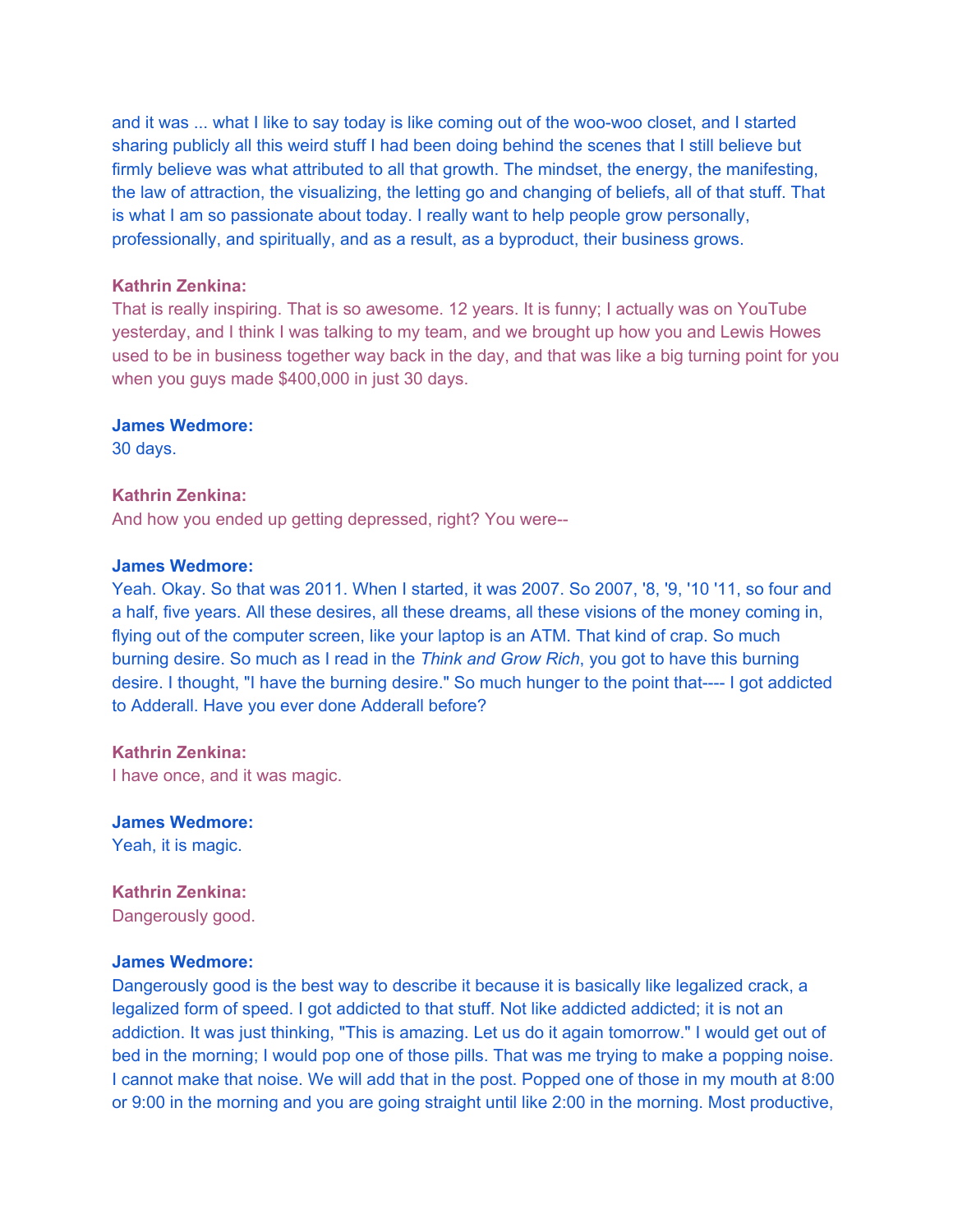effective, concentrated, focused day of your life. And I was doing this constantly. I dropped down to 145 pounds. To give context, right now I weigh about 175, somehow there could be 30 pounds less of me.

**Kathrin Zenkina:**  Oh my God. I cannot even imagine.

**James Wedmore:**  I was like a skeleton.

**Kathrin Zenkina:**  Wow.

## **James Wedmore:**

I was doing anything and everything, whatever it took. The hardest working person on the planet and I was broke, but I did not give up. I kept going, I kept trying different things, and I just did not give up, five years of that. So most people, they do a year of this; they do six months, and they might say, "It is not working. I give up." I did this for five years straight with nothing. Just nothing. Like when I made that bartending sale, I was making maybe one or two; every 10 to 12 days I would make one. You cannot really live on \$400 a month, most people cannot. I was going to keep going, no matter what.

Then September, 2011, Lewis Howes and I launched this program called *Video Traffic Academy*, 400,000 sales in less than 30 days. A lot of it was in like three days.

**Kathrin Zenkina:** 

Oh, my God.

#### **James Wedmore:**

That month of September, everything I had ever wanted for the past five years came flooding into my life in less than a month. I had everything that I had ever wanted and had been asking for. Then I got hit with this scary realization that I did not realize until hindsight, because hindsight is 2020, that it did not make me any different. I still felt the same way about myself. I was still that broke, insecure loser that I thought of myself as. It did not change me. All this money in the bank account, and I was still that same person. That was the first piece; that was a very scary realization. It felt like everything I had wanted for five years was not because of the money, but who I thought it was going to make me finally become.

## **Kathrin Zenkina:**

Wow. So you felt so unfulfilled?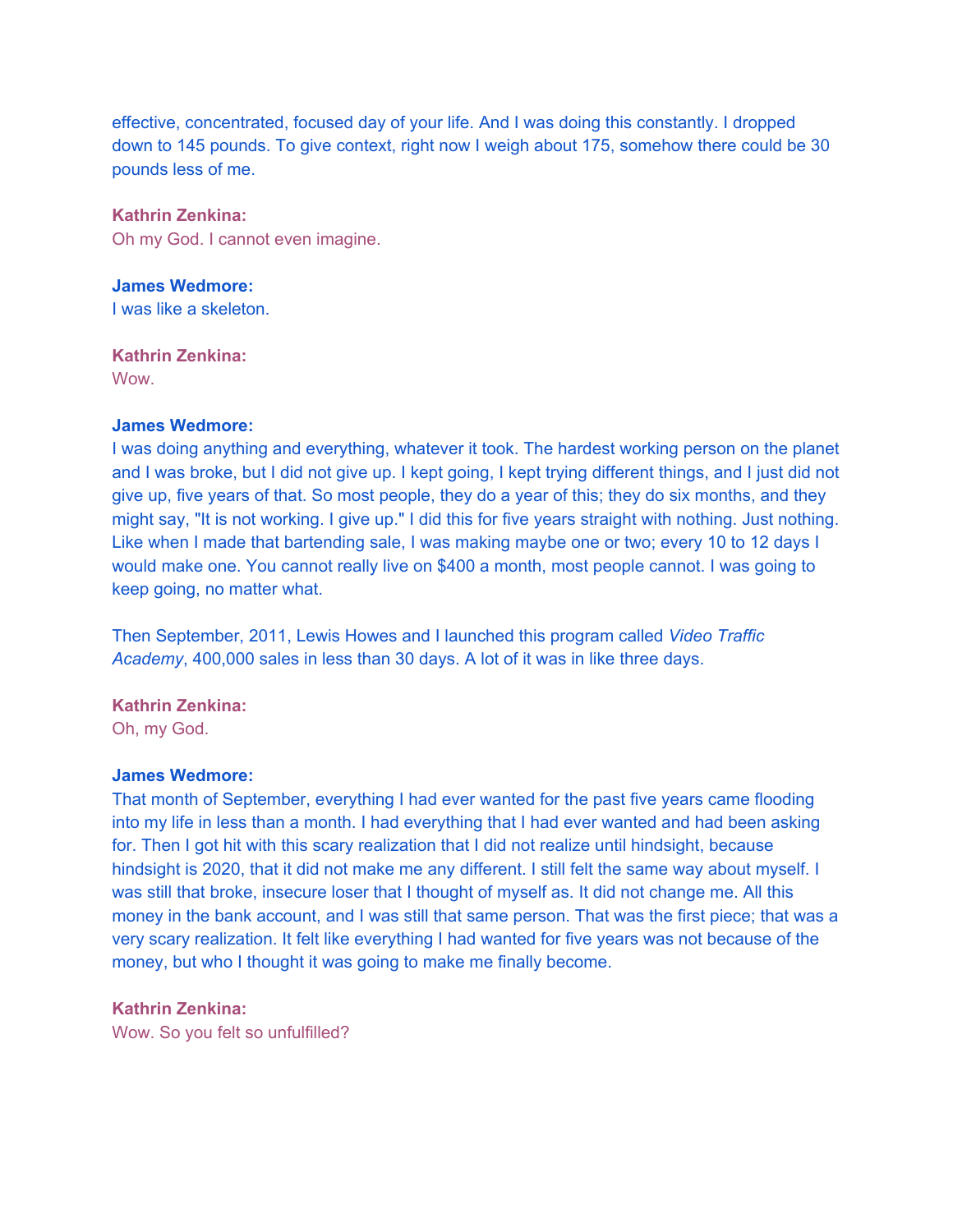Completely. Then of course, I did not have anything after that. There was no goal beyond that. I really thought, "What is the point? What is the point of any of this, of all of this? What is the point?" I fell into something that I later acknowledged; I did not at the moment, and that is the thing, I think it is hard at the moment. It was in hindsight again that I was thinking, "Oh dude, I was so depressed." I just did not do anything. I went from those 14 hours of working to nothing. I watched every show on Netflix, like *The Office*: three times. I can recite that show forward and backward because of that time in my life. I was doing some drugs. I was smoking pot and drinking and I just remember days I just would not get off the couch, thinking, "What is the point?" That was a really dark time. I got out of it.

## **Kathrin Zenkina:**

My babes come to me all the time and I have worked with tons of clients who think that when they start making X amount of dollars per month, they are going to feel secure. They are going to feel happy. They are going to feel like they have everything in the world going for them, and only then will they feel secure enough, to feel safe enough, that only then they can go to the next level. Meaning, I have worked with clients who made 50K a month (and I know some people who would kill to make 50K a month) and they think that when they reach a 100K per month, everything is going to fall into place.

I would always tell them, "Listen, I know you cannot conceptualize this right now, but even if you made \$1 billion a month right now, even if you made \$1 billion a month right now, you are never ever going to feel secure and safe because that doesn't come from any external circumstances. It only comes from the inside." How did you start doing that work on yourself? How did you start working on that internal, the thoughts, the beliefs, the mindset? When did that come in?

#### **James Wedmore:**

What would have helped was this moment right here because I realized exactly what you are saying was finally true. I realized other people had been trying to tell me this, in books, in audios and stuff, and I had not listened. I had not listened. I was not listening. Then I finally decided to listen. I had the money and nothing had changed. It took some time of course, but I did have to start to realize that until I am making those decisions and choices now, nothing externally is really determining my state. The reason why this is so important is because the worst thing you want to get to, and people will not believe us, but the worst thing you want to be doing is making a bunch of money, all the money that you want, all the things that is in your vortex that you dream and desire, and still feel unsafe and insecure and still be seeing it is not enough. That is where it gets really scary and really dangerous because if it is not enough, then, it is never enough.

## **Kathrin Zenkina:**

Never.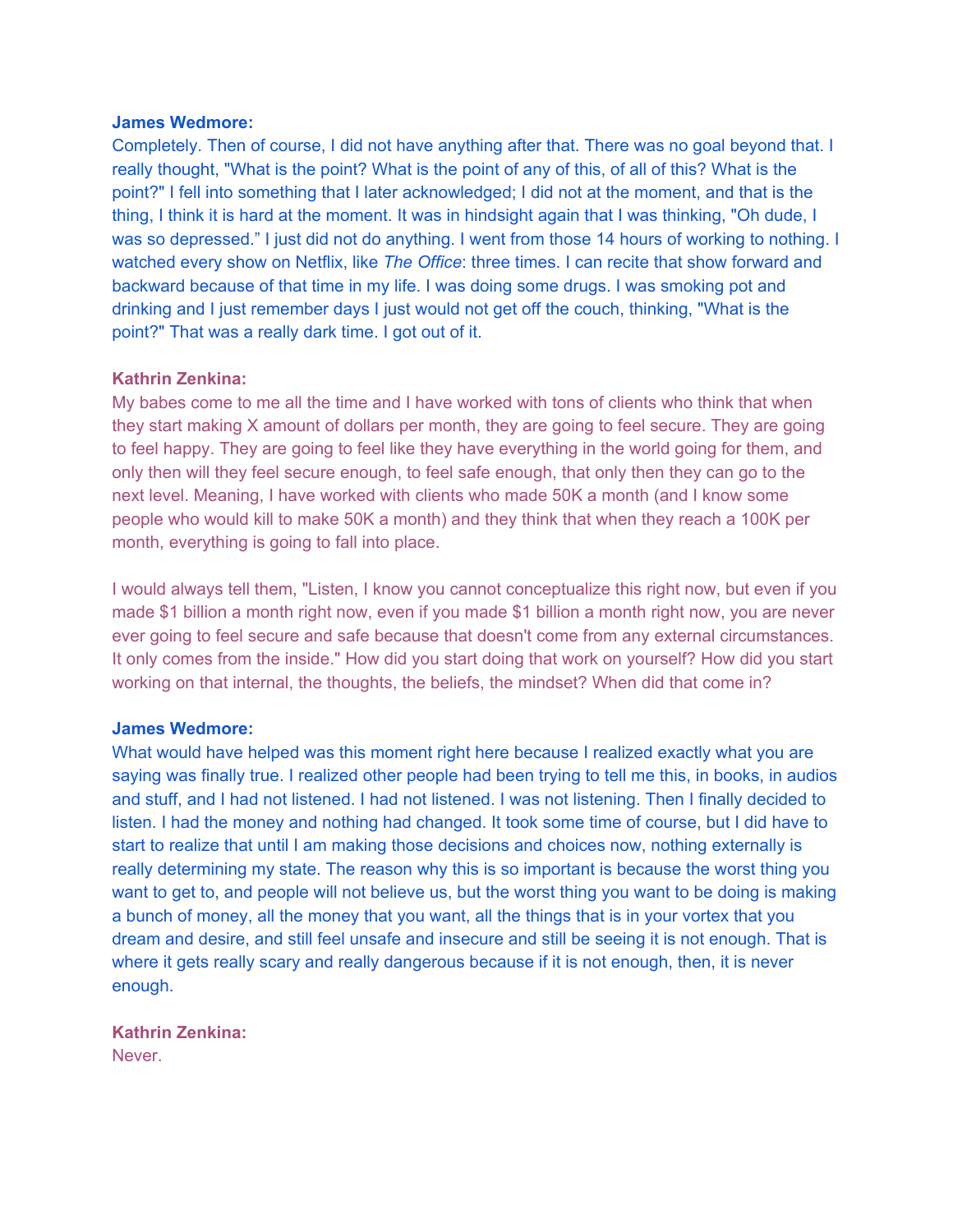It is never enough. We did over \$8 million in revenue last year and I can still see that monkey mind, self-talk, voice in my head, bringing up some of those old thoughts. It will say things like, "Is it enough?" A little bit more, would give a little bit more cushion, a little bit more rainy day fund." The game does not change. You just get better at it and you just think, "Shh, not today. Not today." That is so critically important. Let us say that your next goal is to make \$10,000 a month. Then you would start to tell yourself this story that it will bring you safety, security, and happiness.

What you are also saying is that you are not safe, secure, and happy now. That vibratory state, that frequency of being unhappy, unsecure, and unsafe: you cannot get to safe from unsafe. You cannot get to that state from this state. It is simple. This is the work. It is not easy. We can make it simple for you, but it is not going to be easy. In fact, I do not think we came here for easy.

## **Kathrin Zenkina:**

No.

## **James Wedmore:**

I think that is the whole point. If it was so easy, it would be boring. It would get boring really fast. Faith takes something from us. Trusting in ourselves and trusting in something bigger, brighter, bolder takes something. That takes some courage. That really does take courage. Being scared, being all those more negative emotions can be easy. It is really easy. It will be that conscious decision every moment of every day: life is a choice. Where are you going to choose to put your attention? Are you going to choose to feel safe and secure now? Because the fact of the matter is, is that for most people that we are speaking to, if you have the ability to be listening to our voices, you do have some circumstances that you can be grateful for that are keeping you safe.

Like if you have a cell phone, chances are you probably have a roof over your head right now. We know there are a lot of people on the planet that do not. That is always where I come back to no matter what is going on in my life. It is about how you can choose to feel grateful for anything and everything. During that journey, that is when things started finally clicking for me, was gratitude.

## **Kathrin Zenkina:**

That is so powerful because it really is a choice. I know we have a phrase that we both share that says, "Your success is inevitable." I remember back when I was building my business off of my grandma's couch, people would ask me all the time, "Kathrin, if I literally have \$5 in the bank, how could I possibly feel abundant?" I remember being on my grandma's couch, \$15,000 in debt, having, I do not know, 25, 50 bucks in my checking account and still yet, I remember training myself to just look at the couch and saying, "Wow, I have a place to sleep." Looking at the roof over my head and saying, "Wow, I have protection. I have shelter." Looking at the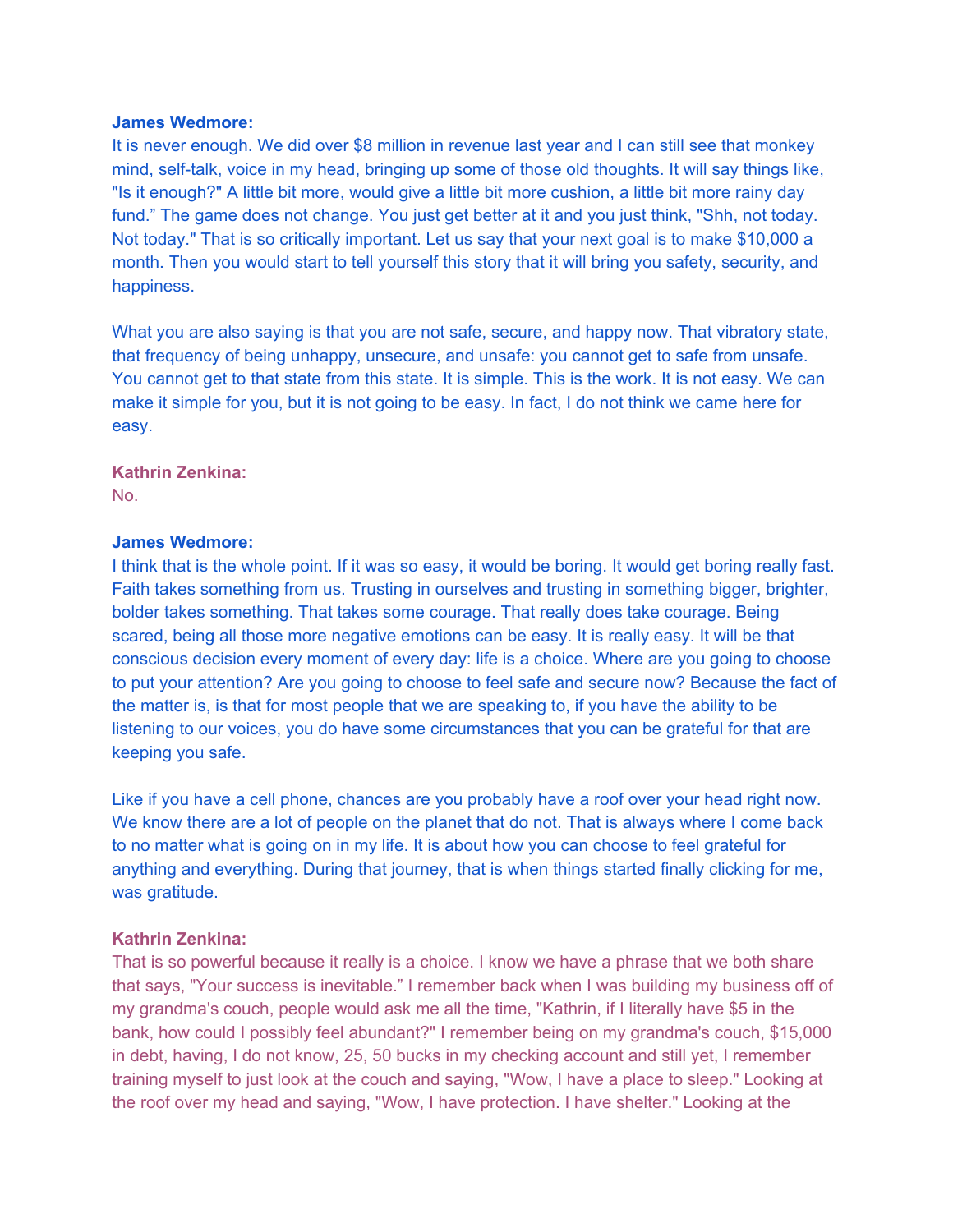clothes that I am wearing and, "Wow, I have something to keep me warm or something to keep me cool. I have shoes. I have my car."

There is just so much that we really do have and it is the choice that gives us that sense of safety and security. It is the choice that gives us the opportunity to build upon a foundation, because when you realize that you do have everything that you need already inside of you, that is the only foundation you need. The rest is "your success is inevitable" and you will figure it out. You are always on the right path and, as long as you trust that, you are going to move forward and whatever comes across in your path, you will figure it out. When you come from that mindset, the Universe will also throw really good shit along the way, and you will have so much more to work with than if you just constantly focus on your bank account, the external circumstances, it is not working, and blah, blah, blah, blah, blah.

I want to ask you, James: how did you come to believe that in your business? Because when I look at you, I see someone who is so absolutely certain, the level of confidence that you have. I do not know how you feel on the inside, but I am assuming that you feel really good because your external circumstances are pretty amazing. How did you come to believe that no matter what, everything is going to work out?

## **James Wedmore:**

Yup. I want to answer that, but I want to go back to some of the stuff you said if that is okay?

## **Kathrin Zenkina:**

Yeah.

## **James Wedmore:**

I love what you said. You talked about choice as well. I can imagine that there is someone listening saying, "But I do not have a choice." In fact, that is one of the most common things you will hear, where we are already pinching off possibility in our lives, is saying, "I do not have a choice." Even saying, "I have to" is declaring to the universe that I do not have a choice. The fact is that we always have a choice on where we put our attention. Your perspective creates your experience. I think one of the greatest things is the "What would Jesus do?" question. I know it comes from somebody who has a relationship with Jesus obviously, but to use the same concept, whether it is "What would Kathrin do? What would Jesus do? What would a millionaire do here?"

Immediately when you ask that question, your subconscious mind is forced to shift your perspective. You are going through something like dealing with a good friend that just said something nasty to you and you feel really hurt and you want to say something back and then you go, "Well, what would Jesus do?". You may say something like, "Well, Jesus would have compassion and understanding and would see that they are hurt. That is why they are trying to hurt you." Then you might think, "Oh, well, who saw it just now?" You did. You just saw it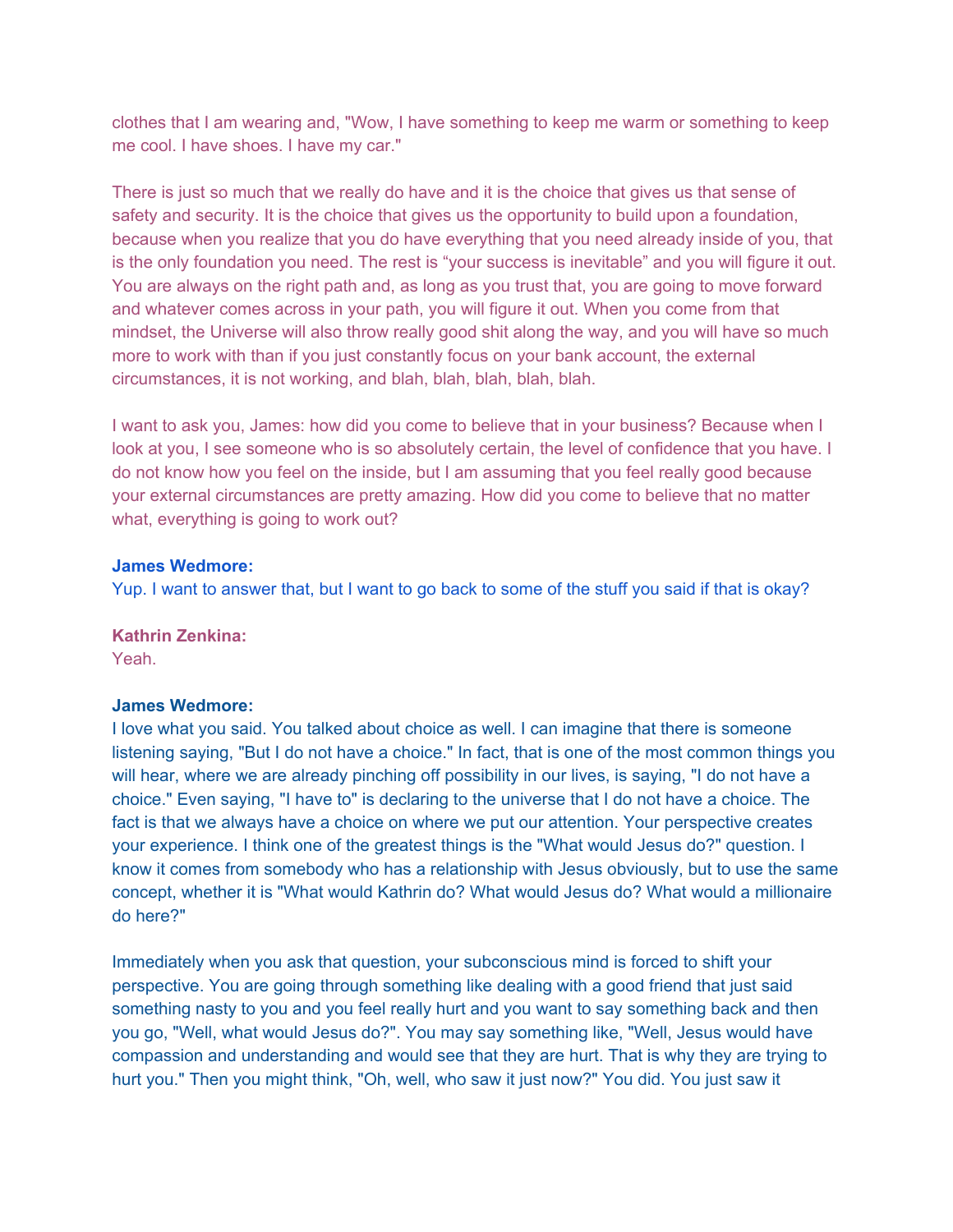through a different set of eyes. I just want to remind people that we always have that choice for a new perspective. If you feel stuck, which is a very common phrase we hear, right?

**Kathrin Zenkina:** 

Mm-hmm [affirmative].

#### **James Wedmore:**

Feeling stuck: it is not that you are literally stuck; it is that you are choosing not to look at this from a different perspective. One great question like that: "What would Kathrin do?" can immediately unstuck you because you will see something you have not seen yet. Then when you talked about your listener or audience member who says, "I literally have \$5 in the bank account." Here is my answer to that, in a heartbeat, a five-second answer. It does come with a disclaimer: I am not a financial advisor or anything like that. What is going to come out of my mouth, but I am curious what your thoughts would be on this, to somebody who said, "I literally have \$5 in the bank account. How can I choose to feel more abundance today?" My answer would be, "Give it away." That is what someone abundant would do. That starts to tie in to this unwavering conviction that your success is inevitable. If you truly operated in the reality of abundance, then you would have no problem giving it away.

## **Kathrin Zenkina:**

Oh, my God, yes.

#### **James Wedmore:**

Your resistance to letting it go has prevented any more from coming in. Just let it go. Not letting it go, saying, "It better come back to me James," but just knowing. That will improve your relationship with money (I will get to your question, I promise). I finally got to this place where I said, "I want to treat money the same way I treat air." We have been on this episode for 20 minutes: I am curious, how many breaths have we taken? We breathe it in and out every like five, six, seven seconds, right? Have we once for a moment in our frequency, in our mental emotional state, worried about, "Is there going to be enough air for me to breathe in?

#### **Kathrin Zenkina**

No, we do not.

#### **James Wedmore:**

When you let it back out, do you say, "Oh, no, I do not want that air to leave?" Again, it is very intellectually conceptual and tangible, but what if your relationship with money was identical to your relationship with air and breathing, under normal circumstances, not like in a room without windows or anything like that? On a normal day where you breathe in and out; air is all around us; air is abundant. We breathe it in and we let it go. A lot of people talk when they are only talking about things like, "I want to improve my manifesting skills and stuff," they are only talking about what they want to bring in. There is the other side of it, too. What is your relationship when you are letting something? That was hard for you, right?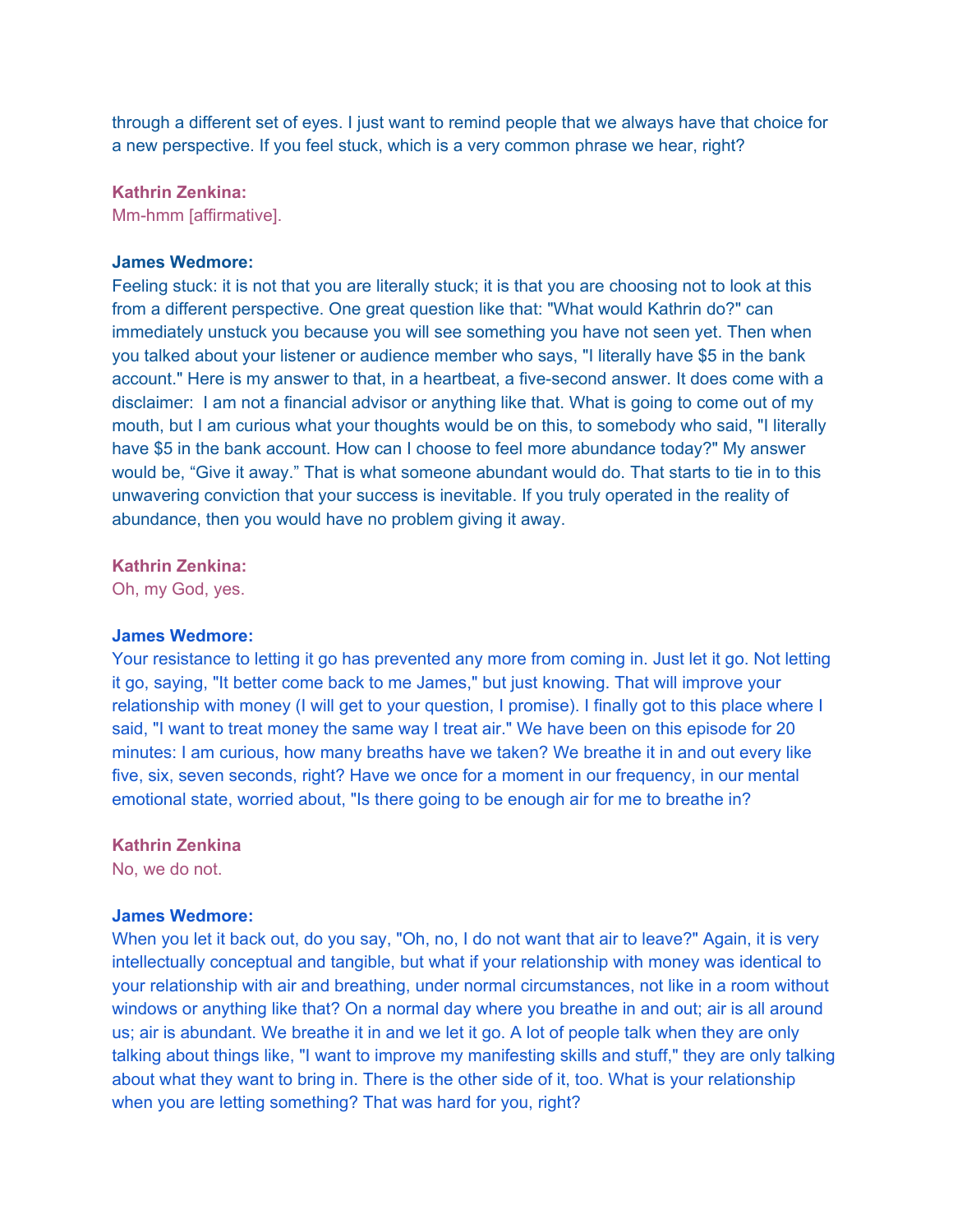## **Kathrin Zenkina:**

Yeah.

## **James Wedmore:**

Think about what you are telling your subconscious, your DNA, your entire reality when you have a hard time letting something go. You are saying, "There's not a lot of it. I will lose this." People that believe they have to work hard to make money, have a hard time letting it go. They equate, "Look at all this work I did for this money; now I am giving it away. I am not going to get that back." Anyways, there is a lot of work to do there. This whole notion of your success is inevitable, and how I got to that place, the short answer is for a very long time, I started to get the idea, the notion and the concept, that the thoughts do create the reality. I was really fascinated with that, and I just kept going deeper and deeper with that. And there is a difference.

There's two types of people, the type of person that thinks there are only two types of people and everybody else. No, that was a joke, but there are three types of people in this scenario. There are people that do not get this world of what you talk about on every episode, maybe sometimes you feel like you are just like a broken record.

**Kathrin Zenkina:** 

Talking to no one.

## **James Wedmore:**

Yeah, it feels like that at times, definitely, and then of course someone reaches out and says, "You've changed my life," right?

## **Kathrin Zenkina:**

Right.

## **James Wedmore:**

And you say, "They are listening." However, sometimes you think, "I am just going to say the same thing over and over again in every different way until it clicks for people." So there are people that do not understand this world yet. You were talking to me a little bit about writing mainstream articles and it is saying, "No, no, you cannot use words like *energy* and *manifesting*."

## **Kathrin Zenkina:**

Cannot use *laws of attraction*, *manifestation*, ....

#### **James Wedmore:**

Yes. So, the majority of people do not understand this yet. So you guys are in the know. You guys are the insider. Then there is inside of that you are going to have two types of people. You are going to have the people that know this and they say, "Oh, I know this, but it is not working."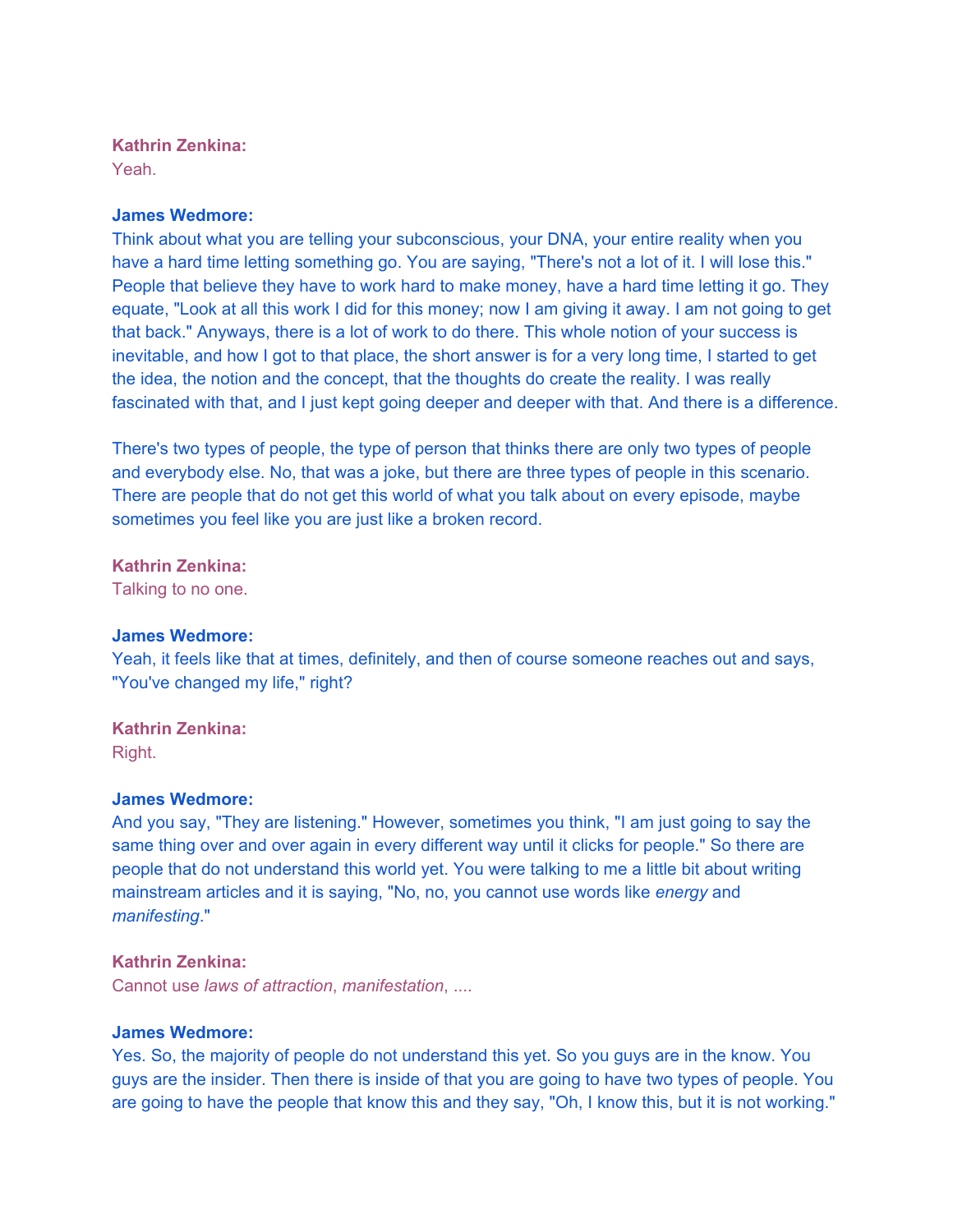Then you have the people that are working with them. The difference is very simple. Knowing as concepts versus living it. It is very different. The analogy I like to give here is the following: let us imagine for a moment that you do not know how to swim. Then I sell you a book called swimmingsecrets.com.

**Kathrin Zenkina:** 

**Wow.** 

## **James Wedmore:**

Great title. You read the book cover to cover because you are like a great student. Pop quiz: Do you now know how to swim because you read the book?

**Kathrin Zenkina:**  No.

**James Wedmore:**  No.

**Kathrin Zenkina:**  No.

## **James Wedmore:**

You do not know how to swim until you are in the frickin' water paddling, treading water, and doing all the things, right?

**Kathrin Zenkina:**  Right.

#### **James Wedmore:**

Experience is only the true form of knowledge. So what we have are a lot of people that get these concepts, like the concept: your success is inevitable. It is a choice to live your life that way. That is the difference. It is a choice to read a book and learn concepts. It is a choice to jump into the water and see if you will sink or swim. I started to get that difference from myself, that distinction, and that is going to be the difference for you as well. So you can keep listening to this stuff. You can keep going down this rabbit hole, and it is beautiful, but the magic begins (the rubber hits the road) when this becomes the choice of how you live your life, one moment at a time. Not all the time, that is too big of a pill to swallow. Think to yourself, "At this moment, I am going to practice this. I am going to try this. I am going to live it. I am going to operate this way," and that is how I started doing that.

One thing that really made a difference for me, and I did a podcast episode on this, was I used to have a really big fear of flying. You have dealt with the fear of flying.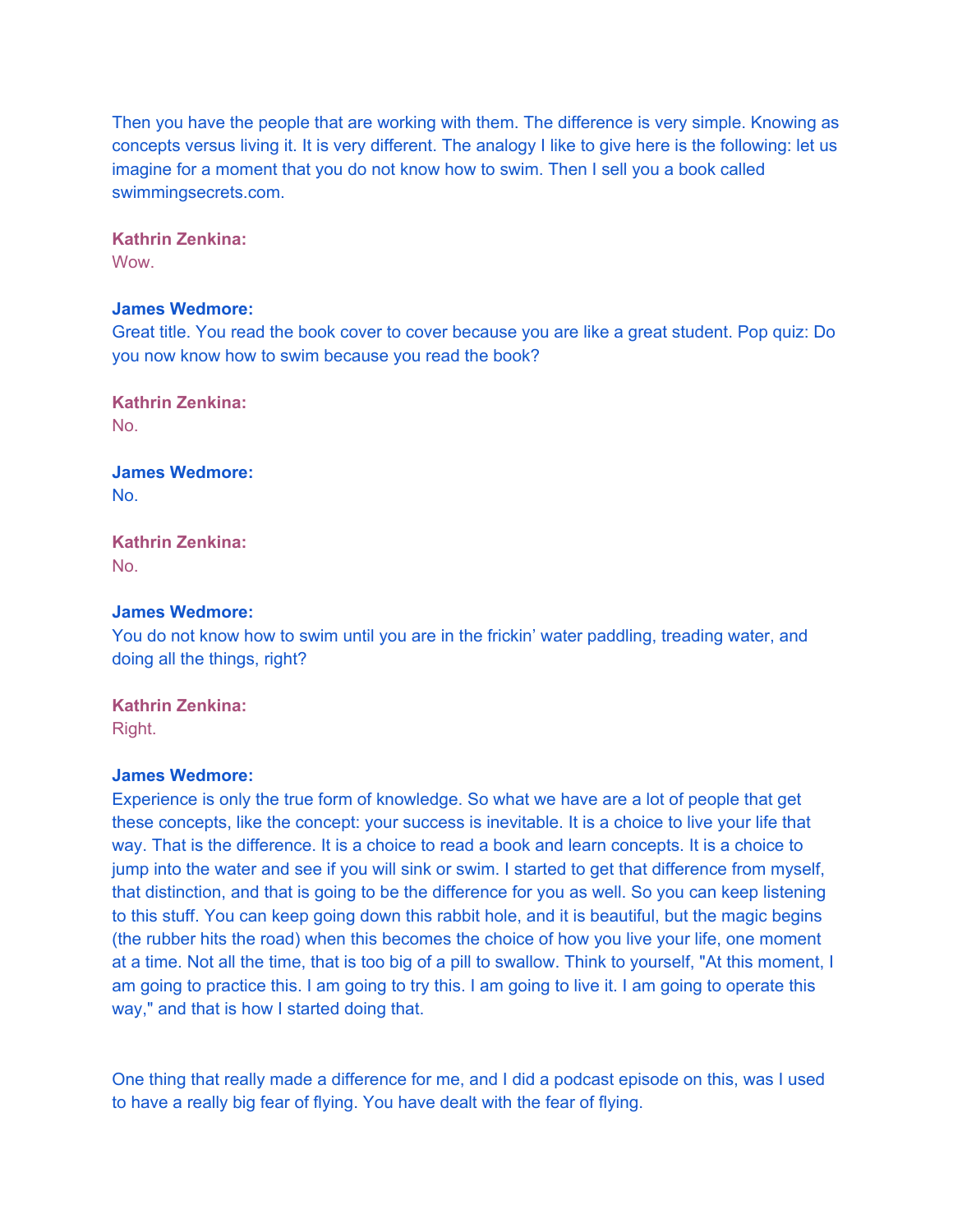## **Kathrin Zenkina:**

Me too. I could not even bring my ticket to the boarding agent without Xanax.

## **James Wedmore:**

So, that is even worse fear than I had. Chelsea, my wife, used to take Xanax as well. That is how bad it was. So, the two of us together on a plane, we were just looking at each other both in fright.

## **Kathrin Zenkina:**

My mom, my stepdad, and I were on a plane. My mom loves to fly, and my stepdad and I are just like you and Chelsea. We both have fear and take pills. This was maybe 10 years ago. We were on a flight from Chicago to LA and the turbulence was so bad that my stepdad and I were normally freaking out, normally looking at each other thinking, "What are we going to do?" I looked over to my mom, who loves flying, and she has started praying for her life.

## **James Wedmore:**

That must have been so scary. Oh my goodness!

## **Kathrin Zenkina:**

I literally thought I was going to poop my pants. I remember a flight from LA to Dubai where I could not even play a movie or a TV show; I do not know if this is how you were on planes?

## **James Wedmore:**

Mm-hmm (affirmative).

## **Kathrin Zenkina:**

I could not even watch a movie or a TV show or read a book or do anything because I kept listening and feeling for, "Is everything normal? Is everything not normal?" I remember 14 hours straight just sitting in my seat like this and just could not even breathe.

## **James Wedmore:**

Yup. I remember I used to look at the flight attendants.

# **Kathrin Zenkina:**

Yes.

#### **James Wedmore:**

I would see if their expressions changed. This one time we were flying into Amsterdam and the flight attendant was walking down the aisle and there was some turbulence that was coming in on the landing, and she paused for just a moment. You could just see that she kind of scrunched her face up, and then kept walking, and that sent me into a total mental tailspin. I kept thinking, "Oh my gosh! If she is freaked out, I need to be freaked out."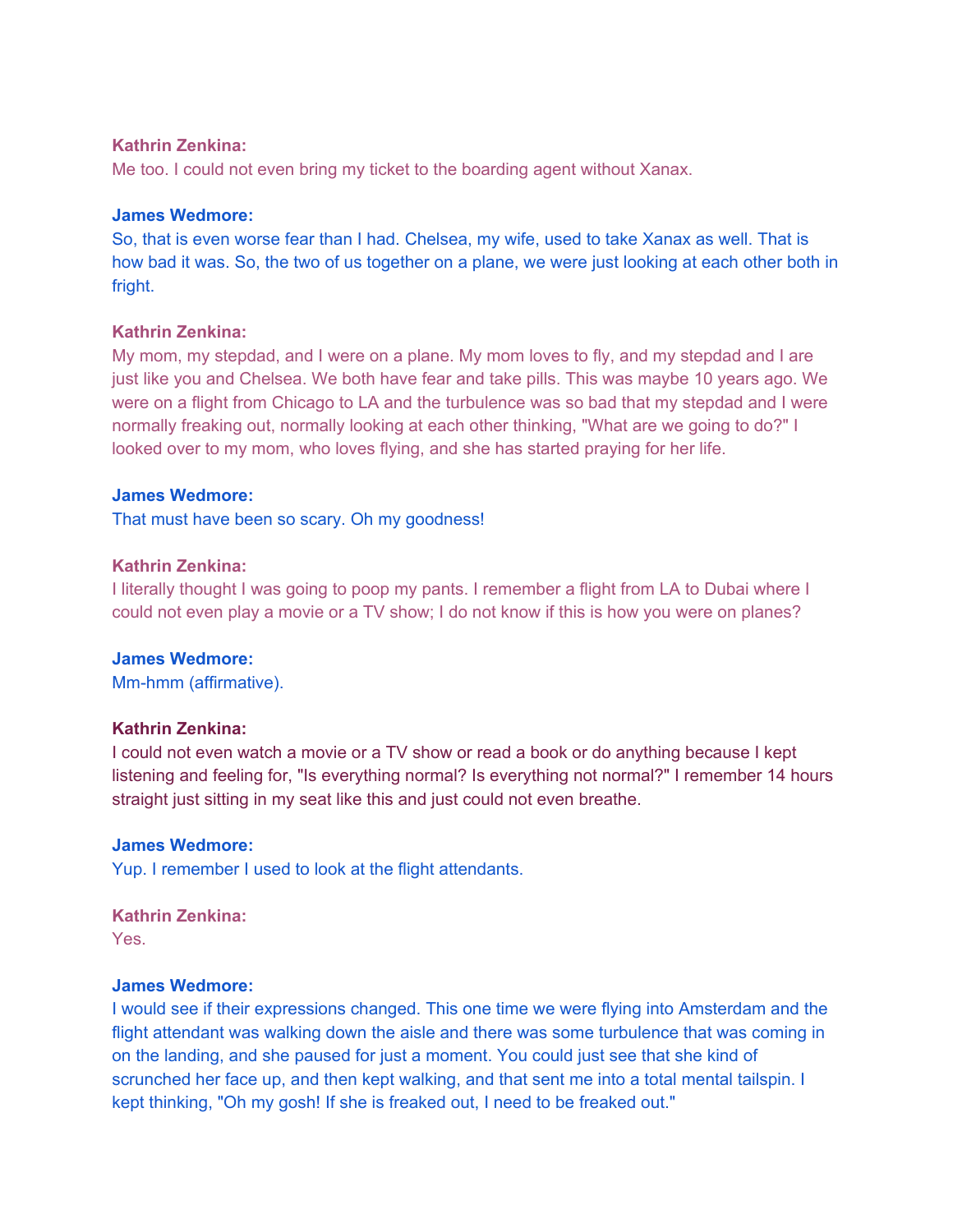## **Kathrin Zenkina:**

Did you have fear of flying before that?

## **James Wedmore:**

Before that, yeah.

#### **Kathrin Zenkina:**

Okay. So that is how my fear of flying started: I was on a plane as a kid and it was about one year after 9/11. I remember flying from Mexico to LA and all of a sudden the flight attendants start crying and panicking and running up and down the aisles. They were speaking Spanish, and the whole flight was asleep, and it was just me. I woke up my dad and my dad said, "Go back to sleep."

#### **James Wedmore:**

How old were you? Like 12.

**Kathrin Zenkina:**  No.

### **James Wedmore:**

No, younger.

## **Kathrin Zenkina:**

Maybe like 10. I think 10, yeah. I cannot do math that fast, but 10. That set it off. That created this crazy internal representation of "Okay. Now there's going to be a terrorist attack in LA and this is the-"

#### **James Wedmore:**

That is traumatic.

#### **Kathrin Zenkina:**

That is really what sparked it. So I know exactly what you are talking about, flight attendant expressions.

#### **James Wedmore:**

Totally. Well, you guys are going to laugh at me. I did not have it as a kid; you learn it. It is a learned behavior. Most little kids I have ever seen, including myself, were not afraid of flying. It is like you learn it as you get older, which is really fascinating. I went to Vietnam when I was 21 with my dad. I watched the first whole season of Lost on the flight over there, every episode of which is basically the recreation of a plane crash from every different character's perspective. By the time I got there, I thought, "I do not want to be in a plane ever again," and I think ever since then, it got worse, my fear of flying.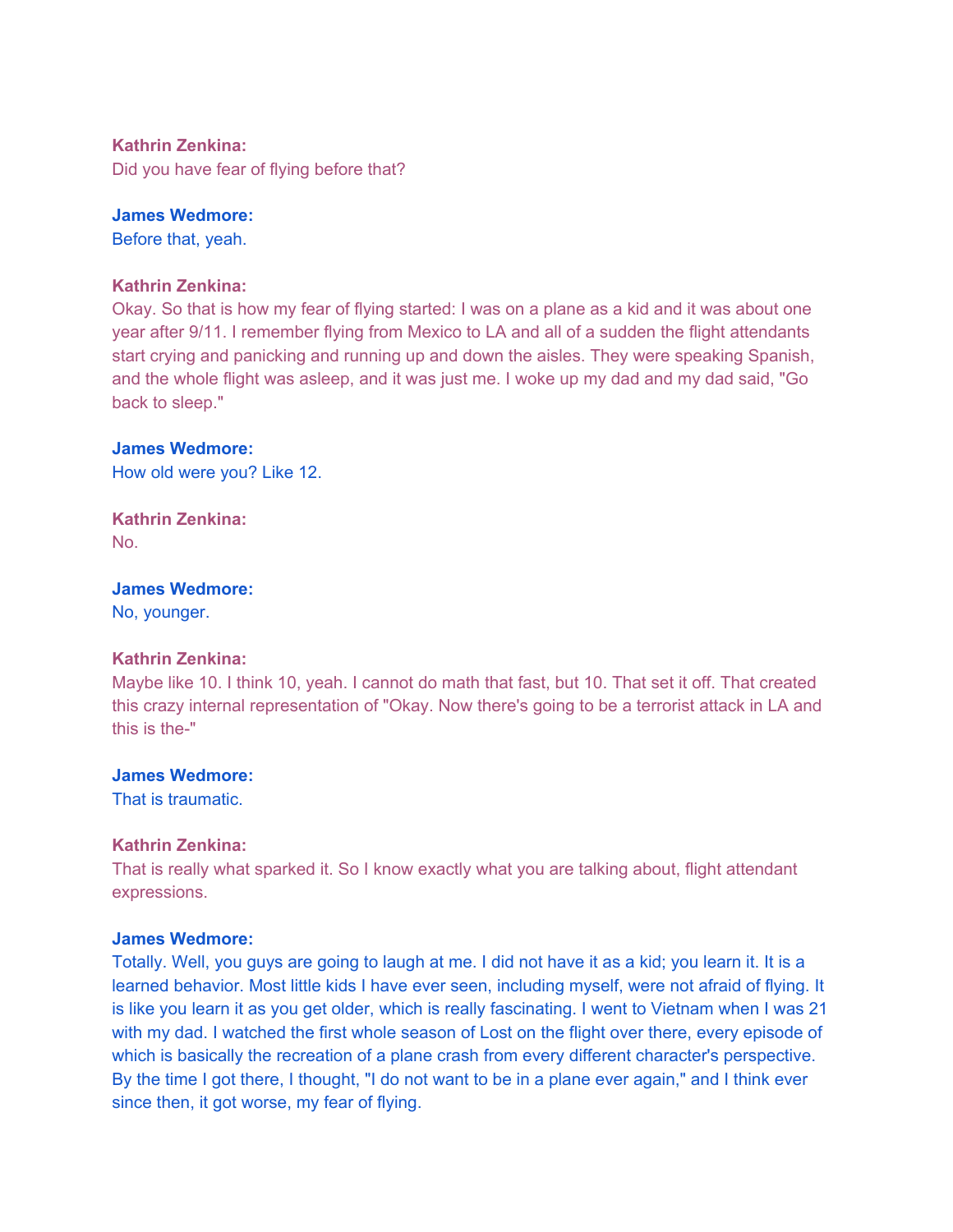Anyways, long story short, about two years ago, I am flying back from Sedona, Arizona, and I am reading a fantastic book, called Dissolve the Problem by Richard Dotts. We can get into a whole conversation about that book. He is speaking about the futility of worry in your life, and I am trying to read this freaking line over and over again, but I cannot because there was so much turbulence on the takeoff. It is literally about the seventh time I read this, that something finally clicked for me. It was this beautiful realization that I am worrying while reading a book on the futility of worrying, and realizing that we are on a plane; I am not the captain; I do not have any control or say over the fate of this plane. What I do have control over is my emotional state. Is worrying, panic, fear, and anxiety going to change the outcome of this flight? No. Then why suffer for no reason? What is the point of that?

That really hit me like a ton of bricks because that was when I just got it. By the way, since then, I really have not had a really bad fear of flying, never again. Just done.

#### **Kathrin Zenkina:**

Wow.

#### **James Wedmore:**

It is just a decision. I just thought, "It is not doing anything for me. It is not like if I worried more we were going to be safe." So there was this surrender and acceptance to what is in your control and what is not, and the whole idea of the illusion of control, thinking that if you worry and freak out, you are going to actually have some control over something that you do not. Then I started to take this as a metaphor and overlay it over to my whole life and my whole business, and I realized there were things I was worrying about, and that did not change the outcome at all. No amount of worrying was going to do anything about it. I really did start to get beyond the concept and really start to experience my life through that futility of warning, of what it really does.

Today I really look at it like you are in a car; you are going in a direction. Your business is your car, and this worry and fear is like the break. If you just ease up off the brake, you are going to go a lot faster and it is going to be a smoother ride. I started to realize how much that fear, worry, need to control was actually hindering my performance and preventing the growth that I wanted. It was like that final 5%, 10% of just letting that go, like let so much more in.

#### **Kathrin Zenkina:**

**Powerful** 

#### **James Wedmore:**

Yeah. I really got at such a deeper level how much your thoughts are creating your reality, your thoughts combined with your emotions. The fact is that your fears and worries manifest faster than your desires because they are more powerfully charged. You think about something you want and you think of something you are afraid of, and it has been scientifically proven that we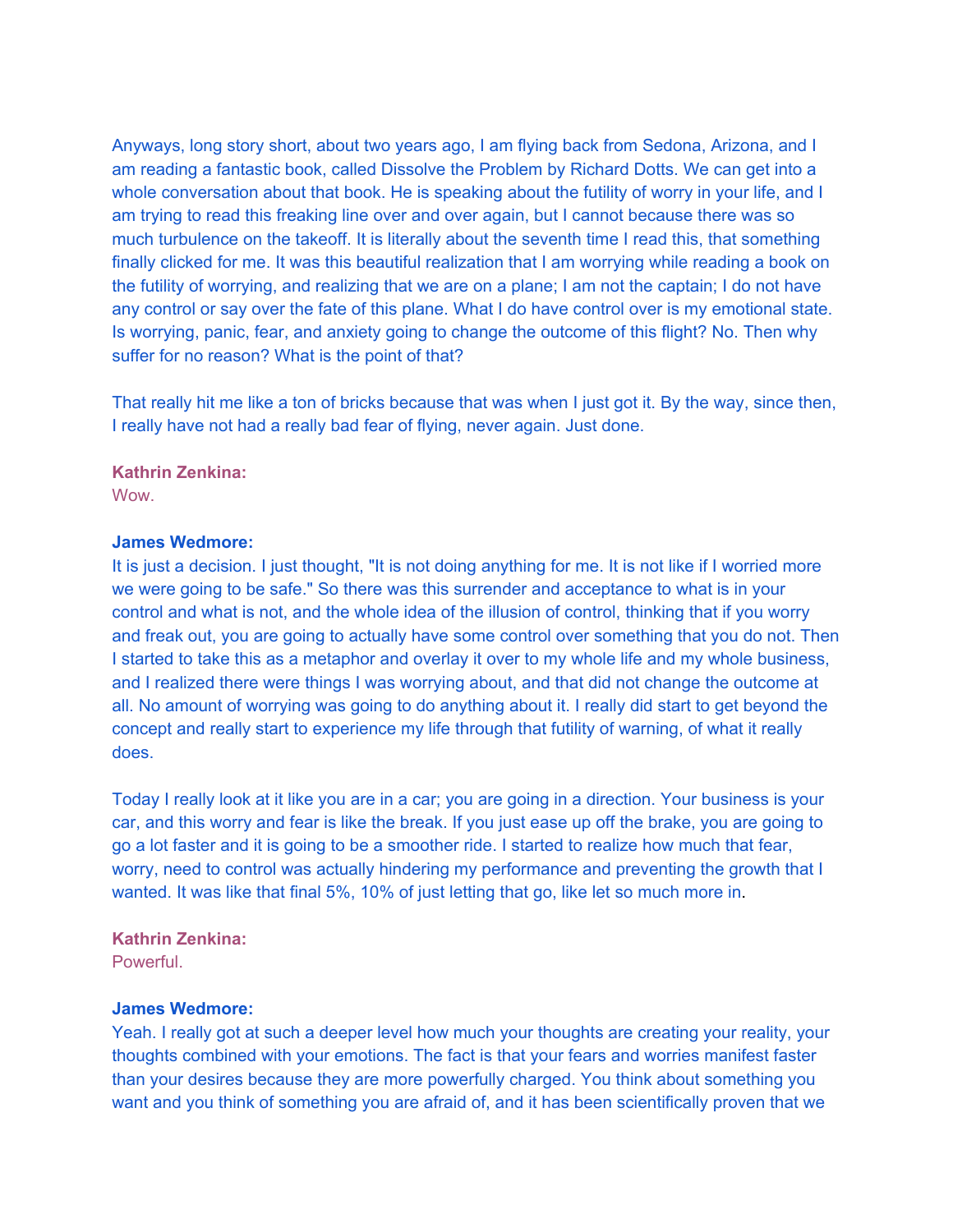are more motivated to move away from pain and fear anyways. So you think of the thing you want, you think of the thing you do not want, and you are most likely more focused on how to move away from that thing that you are afraid of. If we just spend a little bit more of our time focusing only on the outcome, like what we want, without the fear or the worry, I believe we would all get there a lot faster, because worrying about it will not do anything anyways.

### **Kathrin Zenkina:**

God, it is so powerful. Would you say that is when you really integrated manifestation into your business? How did you come across the concept of manifestation? Because I remember listening to one of your podcasts where you literally threw an Abraham-Hicks' book into the trash can.

## **James Wedmore:**

In the basura, yes.

## **Kathrin Zenkina:**

Right in the trashcan in front of your mom. I know personally for me, manifestation plays a huge role in my business. People ask me all the time, "Kathrin, what is your secret strategy?" I say, "I manifest it. I do not know what else to tell you. There is nothing that I have access to that you do not." I googled and youtubed and business-by-design my way through here. I learned a couple of things from you, but everybody has access to those things. So, the rest of it really comes from manifestation. I really integrate that into my business and I believe that that is my edge, and I know that this is your edge too.

#### **James Wedmore:**

It is.

#### **Kathrin Zenkina:**

So, how did that come into your business and do you remember a distinct difference between before it entered your life, or at least before the decision of you applying it to your business, and what happened to your business after?

#### **James Wedmore:**

Such a distinct before and after. So, and first off, isn't it funny when you start talking about stuff like that? People say, "I have manifested some stuff before," but, no, everything is a manifestation.

**Kathrin Zenkina:**  Everything.

**James Wedmore:**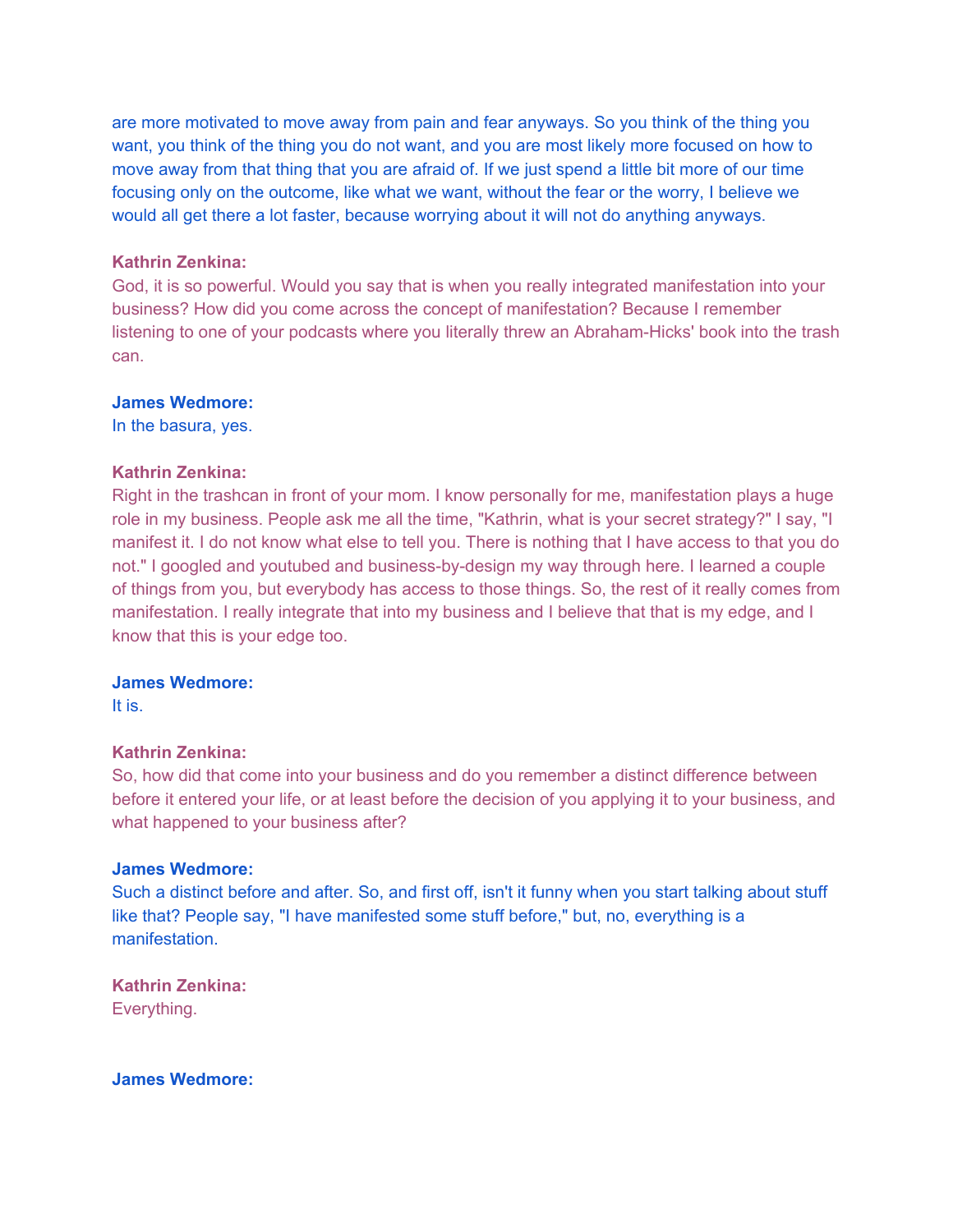It is not like only the couple of things that went right are a manifestation. It is everything. That takes us to a whole nother level for people, when you say, "No, no, no. You manifested what you are receiving on this episode right now." Whatever you just heard, whatever you have been receiving, you manifested that. Wherever you are in this moment in time, whatever you are doing, you created that.

#### **Kathrin Zenkina:**

And that can trigger people.

#### **James Wedmore:**

Yeah, it can. Yeah. Well, I love a good trigger here and there. So, let us rewind the clock. In 2006, my mom got me the book *Ask and It Is Given* and I was like-

#### **Kathrin Zenkina:**

Was that your very first? Mine was *The Secret*. Was that your first? Because that one freaked me out. When I read *Ask and It Is Given* after *The Secret*, I thought, "What the F is this?" It even freaked me out, and so I cannot imagine that being the first introduction.

### **James Wedmore:**

So, I am trying to remember. I think they got me that book. I am pretty sure that was the first one. They got me the book; I read the foreword or whatever, and it talks about this woman *Channeling*. And I was so in this masculine hustle, work hard, be successful attitude, which is my dad. I learned that from my dad. My mom and sister were these airy-fairy types. So it was like I had both worlds, and it is so awesome to have both of those. Very grateful for that.

So I just took the book and thought, "Nope, just throw it." I wanted my mom to see that I was throwing this away. I was like, "Look, mom, mom, look."

"This is garbage. Get this crap out of here. We work for a living."

## **Kathrin Zenkina:**

My God.

#### **James Wedmore:**

"We do not get lazy, manifesting nonsense here." So that is why I actually really respect and appreciate the perspective that people hold when they are very skeptical of when I start talking about this stuff. For ladies out there that have a boyfriend, spouse, significant other thinking, "Hey, you know what? They can come around. They can come around. I did. So they can as well." So that was the first thing. Okay.

Yeah, I watched *The Secret* and I was open to that. I had a dream like a couple of weeks after watching *The Secret*, I was still a bartender at the time, of the number 100, \$100. I went into my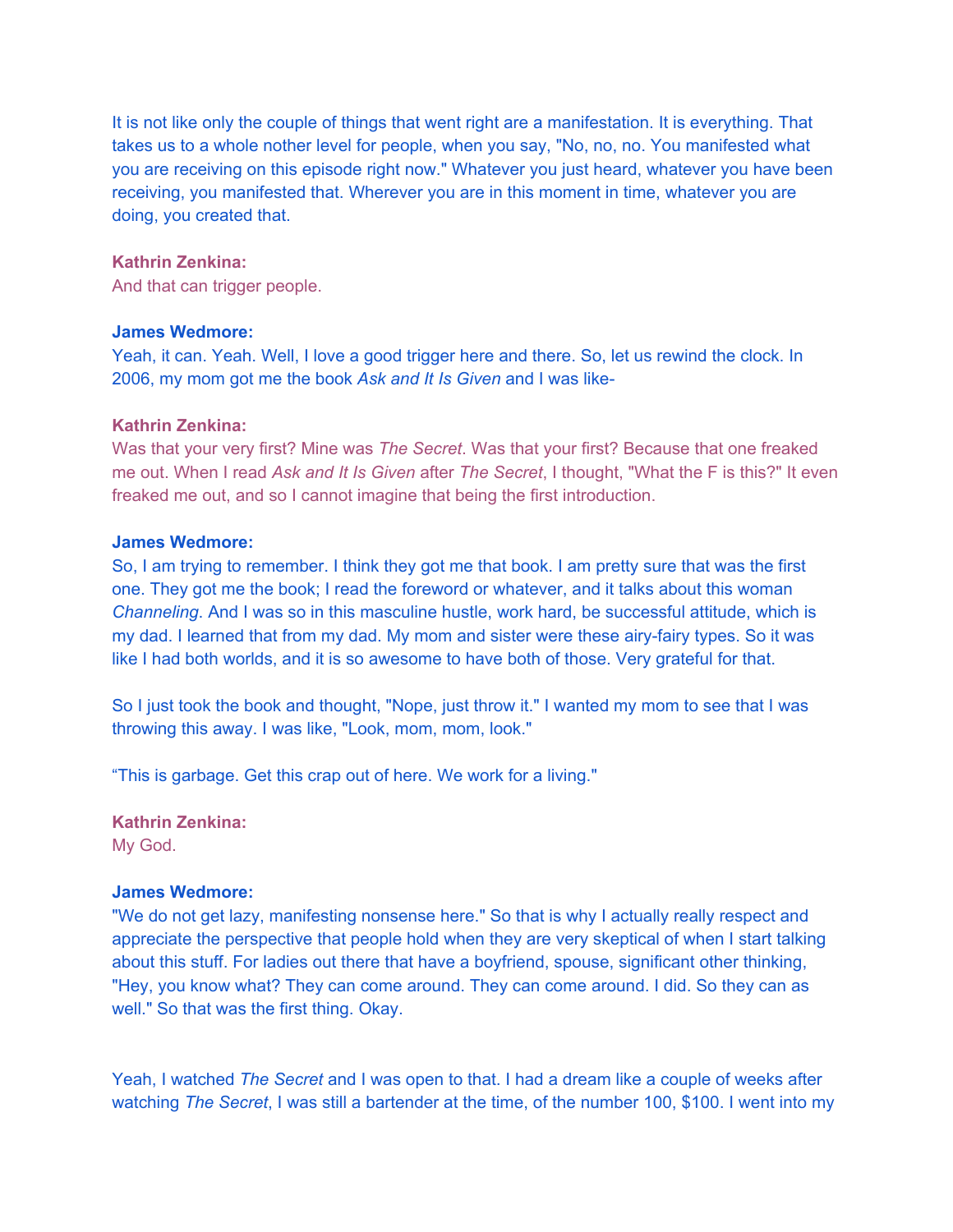bartending job that day and I just wrote it down on a piece of paper and put it at my cash register. I said, "I am going to walk away with \$100 today," and I walked away with \$101 tip.

**Kathrin Zenkina:** 

**Wow.** 

## **James Wedmore:**

Total on tips. What was really crazy, the weirdest stuff happened that day: two of my friends came in out of the blue. They never come into that bar. I said, "What are you guys doing here?" They replied, "I do not know. We felt like checking in and seeing what you were up to." They left me this \$30, then this couple came and they gave a big tip. It was like all these things happened and I thought, "Huh?" However, I did not really think much of it. The big change for me was, and I am going to give the shortest version possible of this story; I got introduced into a Reiki community. This girl that I started dating was doing energy work. She was doing Reiki and these were my Adderall days, the 14-hour straight days. I remember specifically she came over and I was so frustrated, that was my MO: frustrated and impatient. "Let us go! Come on!" Just pounding my keyboard.

She takes her hand, she puts it right on my back, chakra four, like upper back. And I wanted so hard to stay angry and it was just melting away. I said, "No, but, what's happening? What is going on? Why am I not angry?" It was the weirdest, most bizarre experience. I just could not be angry anymore. I could not be impatient. And she started doing some healings on me and I started getting more energy, more creativity, more clarity. I went through this whole thing. So I got introduced into it from a different context. We all have this time, where we do the experiment and it works. That experience for me was like this: I dated that girl and her birthday was coming up and she wanted Tony Robbins tickets. I went to check my bank account and I had \$500 to my name. I called to ask for the price, \$1,000 for two tickets. I asked if they could take a payment plan. They literally laughed at me.

**Kathrin Zenkina:**  Oh, my God.

## **James Wedmore:**

They could not even break it up into two payments. So I got off the phone, I went to go check my bank account, and I had left up a Google AdWords thing and it had just taken out \$500 from my account. I was down to less than \$1 to my name. I thought, "This is pathetic. I cannot even get my girlfriend a gift," and I was 27 at the time. I thought, "This is pathetic. I am pathetic." Then I remembered all this stuff I had been learning, and that is what we are talking about here: I knew all this stuff, but I was not using it.

## **Kathrin Zenkina:**

You were not living it.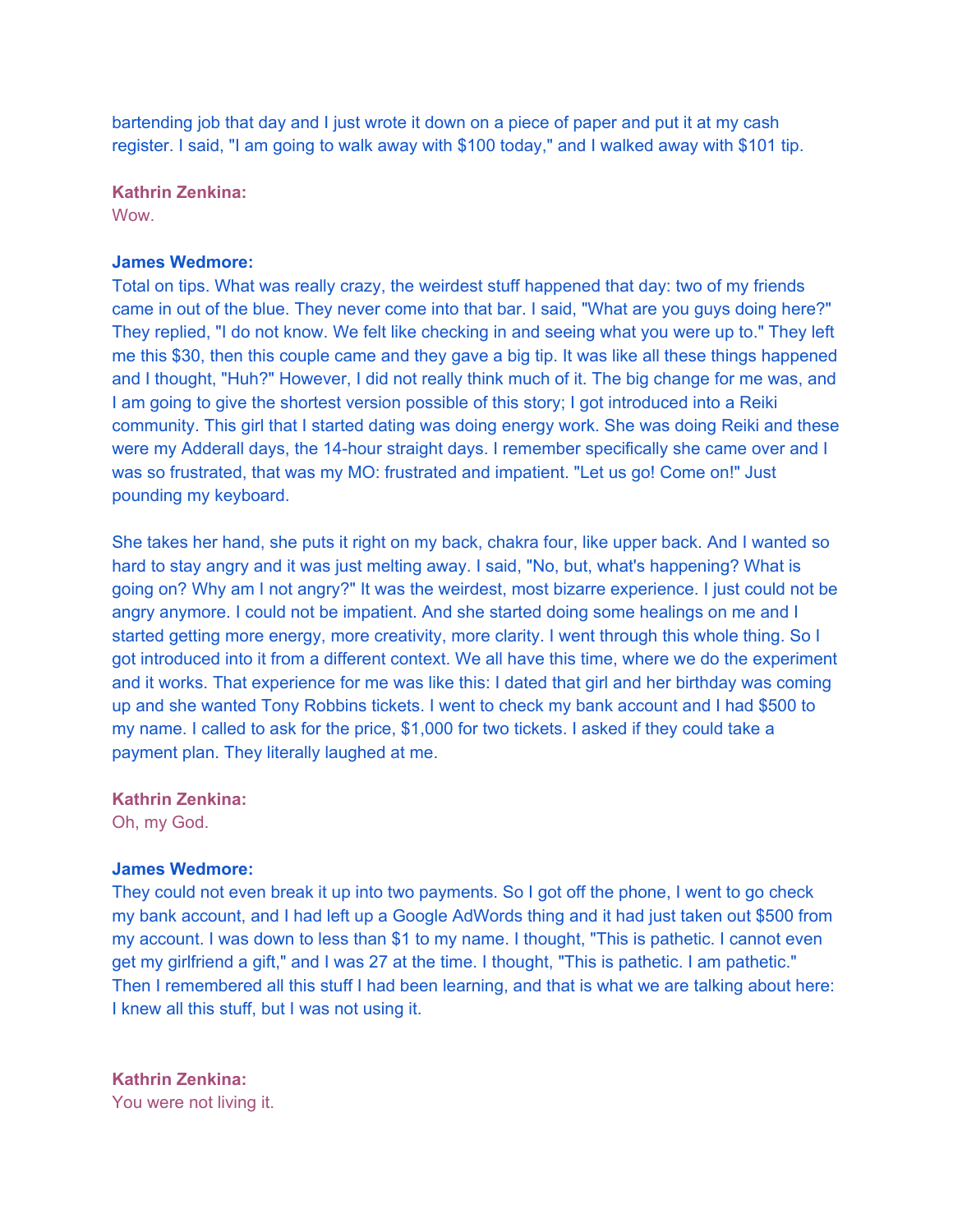I was not living it. I realized that I had a belief there. I had not even realized it until that moment. The belief was that I can only get what I want if I have the money. I said, "Well, if I just use this manifesting stuff, I can bypass the money and I can just manifest the tickets," and I just set this little intention and this little decision. It was just this little decision of "This is done." It was for somebody else, and that is a secret by the way, that is like one of my secrets to my success. All this stuff come up about our unworthiness even though we all come from Source and everything is abundant and there is no lack or limitation, we still think, "It is too much for me," because there is some sort of finite supply that we are taking away from somebody else, but we go through our human finite illusion of lack, of course, and say, "I do not deserve this."

So I was definitely in that place and I said, "But this is not for me, this is for her, and I love her. I want her to have the best birthday.This is for her, not me. Get me out of the way and just create this, make this happen." Anyway, it apparently works. Two days later, I randomly got a call from a friend saying, "Hey, you want to go play tennis?" I replied, "Sure." While playing tennis, she said, "So what have you been up to?" I told her the business I was trying to start, the service I was doing, video stuff at the time for clients. She said, "Would you do one for me? If you do, I will pay you in Tony Robbins tickets."

### **Kathrin Zenkina:**

No way.

#### **James Wedmore:**

I literally dropped my racket. I said, "Are you kidding me? What did you just say?" I felt chills run down my whole body. She said, "Yeah, I work with a representative and he gives me a ton of Tony Robbins tickets any time he is in Southern California. He is coming to Long Beach in three weeks." I said, "I know, I am trying to get tickets." She replied, "Well, I got two for you." Sure enough, I did the work, got my two tickets, and we went, and that was the first time in my life that something clicked. I thought, "There is something to this," and our personality type INTJ, we are scientists, so we test, we experiment. I said, "In order to really test, I cannot bring my biases and beliefs into this. You got to test objectively."

# **Kathrin Zenkina:**

Oh wow.

**James Wedmore:**  Right?

**Kathrin Zenkina:**  Yeah.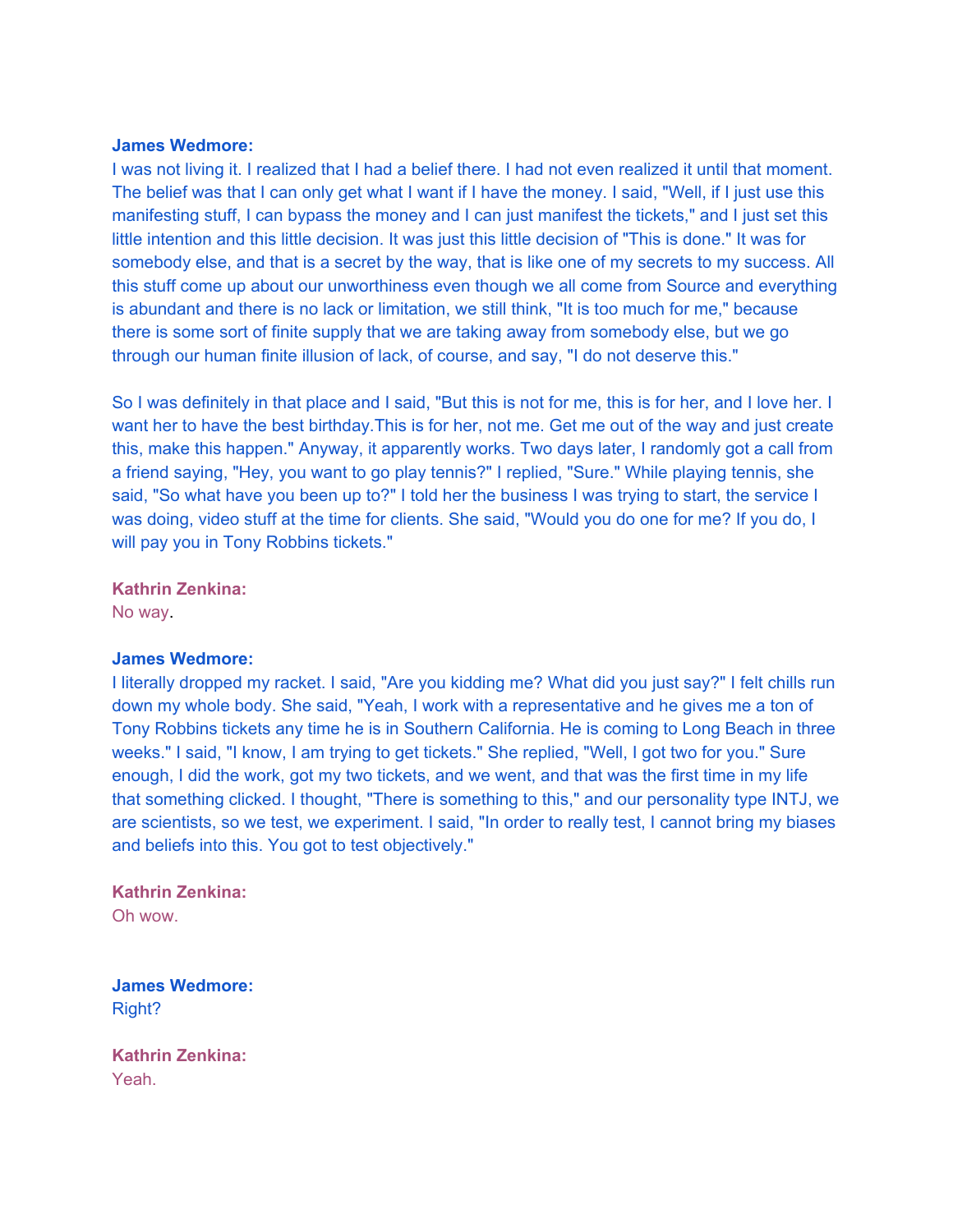You tell yourself, "All right. I will test this; I do not believe it. I will see it when I believe it." No, no, no, no, no, no, no. You saw it because you believed it.

## **Kathrin Zenkina:**

Mm-hmm (affirmative).

## **James Wedmore:**

You got to believe it first. You say, "Okay. I am going to try this and go all in with it, and we will see what happens," and it will be just more and more of those things. They will just keep happening left and right, constantly, until you tell yourself, "Why am I still experimenting? Why is this still an experiment?"

## **Kathrin Zenkina:**

Right. Let it be my life now.

# **James Wedmore:**

Exactly.

## **Kathrin Zenkina:**

Yeah. That is so powerful. It sounds so similar to the experiment that I had in March of 2016 when I was on my grandma's couch. That was where "your success is inevitable" concept came in for me. I was on my grandma's couch; we have such similar journeys because my journey really started in a Tony Robbins event. I remember manifesting my own Tony Robbins tickets. This time I had my ex-boyfriend buy them for me as a birthday present, and funny enough at Tony Robbins was where I had my big aha moment that I was in the wrong relationship. So of course he never ended up liking Tony Robbins. I am actually friends with him to this day and he says, "Yeah, Tony is cool. I just do not like how he convinces people to break up with their significant others." I reply, "Okay, whatever. You met your wife because I broke up with you." So, a lot of that.

In fact, I have a couple of my friends at a Tony Robbins event right now, because I am just like this giver of Tony Robbins tickets now. So it comes so full circle. I remember being on my grandma's couch and coming across a Tony Robbins quote, and it was, "Live as though your prayers have already been answered," and I remember saying, "Whoa," for some reason. I just stared at it for a good 30 seconds, contemplated it, and then I said, "Okay. My position sucks right now. What is the worst that can happen? I am going to end up on my grandma's couch. Oh, look at that. I am already here. I am already at my lowest point. So what is the harm in just going all in?" Because very similar to you, by that point I had maybe seven or eight years of knowing the law of attraction exists. I have read every book; I have listened to several podcasts. I really dove into podcasts more than audiobooks after that, but I have read every book, I went to some seminars, and I just still was not living it.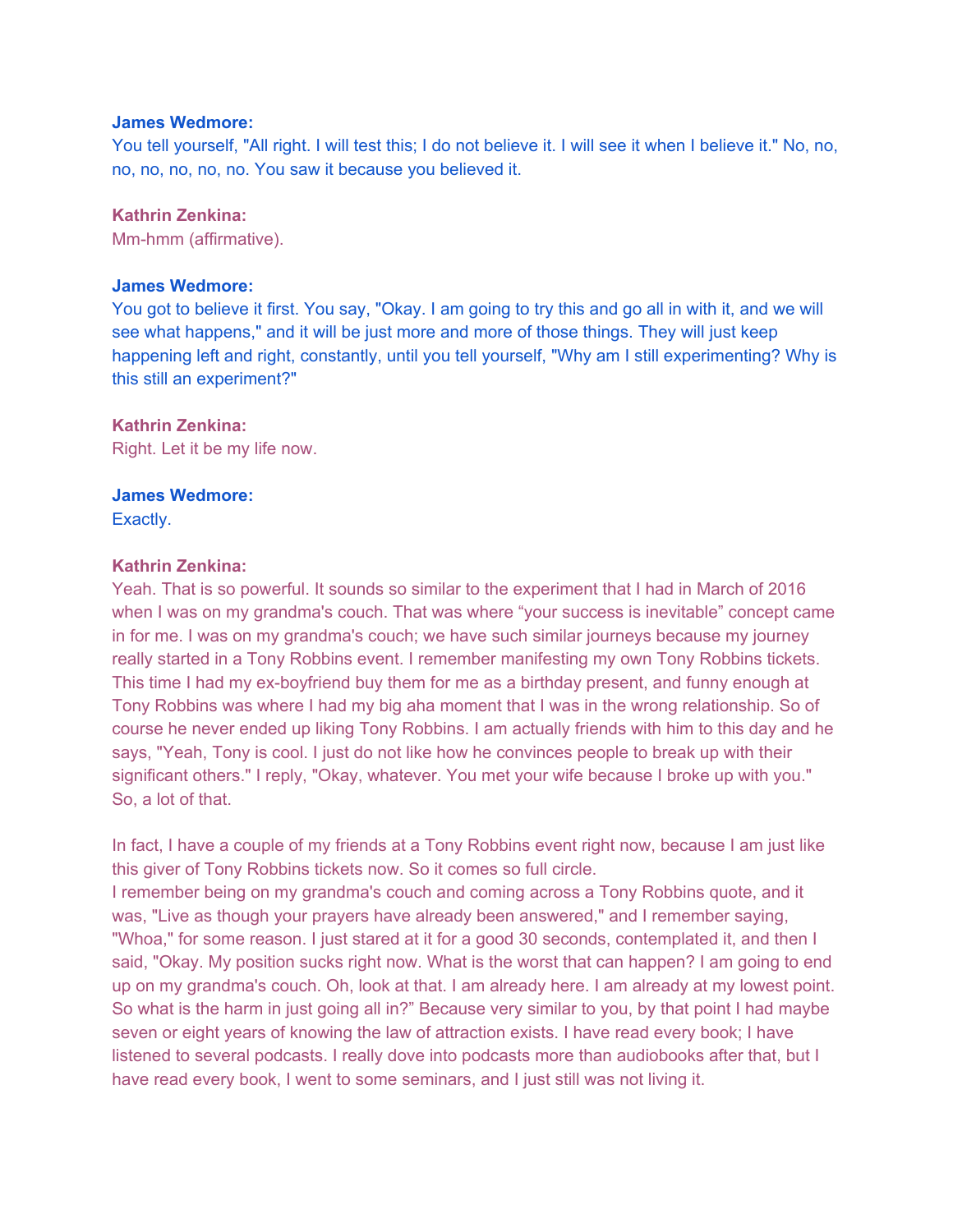So I made this commitment to myself: what if for the next 12 months I do everything in my power, in my business, and build this business? This is actually something I do not share very often. When I am on other people's podcasts, they ask me questions like, "How did Manifestation Babe come about?" I never tell them that it was literally an intuitive download where I was in my parents' bedroom and out of nowhere, while I was frustrated with my other business, my fitness coaching business, and not making very much money. I was very frustrated, working so, so damn hard, and not living the law of attraction. I remember this voice coming through saying, "You need to create an Instagram account right now. It is going to be called Manifestation Babe, and this is going to be a brand that is really going to take off for you," and I was like, "What?"

It was so wild and out of nowhere I found so much motivation to just start posting on this random Instagram account that I just created, and I ended up learning how to build a website and all this stuff. However, I still was not living it. So I used Manifestation Babe to be my experiment. We are both INTJ, so I used it as my experiment; "What if for the next 12 months I could document that this is absolutely true, that if I were to believe in the law of attraction 100% without a shadow of a doubt believe my success is inevitable, and share that with the world, and just see what comes about it, then if the game with the experiment was successful at the end of 12 months, then guess what? I just keep living the experiment. If it does not, again, what is the worst that can happen?"

#### **James Wedmore:**

What is the worst that can happen? Yeah.

**Kathrin Zenkina:**  Right? I know you were building your business in your parents' basement, right?

#### **James Wedmore:**

Basement, yeah.

#### **Kathrin Zenkina:**

So it is just so crazy. It is like you just have to go all in and at some point you just have to ... I know that my listeners are listening to podcasts. They are just like me; they listen to podcasts all the time; they buy the audio books; they go to the seminars; they do the retreats, and at some point you just have to make a decision. They are no longer concepts; you have to apply them to your life. You have to actually live it, which is so powerful.

#### **James Wedmore:**

Where most people have the brakes on, where they are not moving in faith, it is fear of faith, right?

**Kathrin Zenkina:**  Yeah.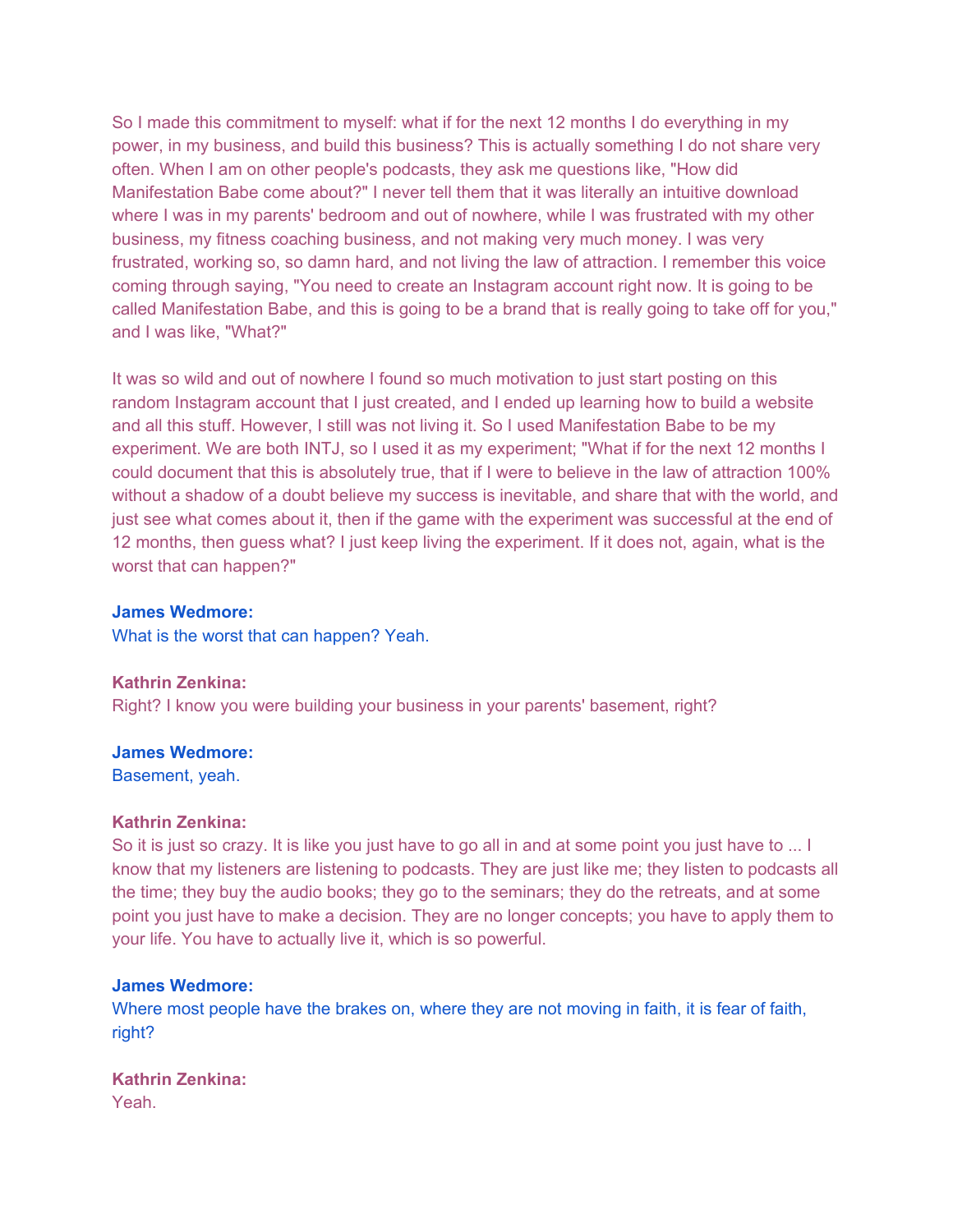You just demonstrated so beautifully that a lot of times what we are afraid of, and by the way, we can get into a whole conversation of like, a lot of times it does come back to fear, but people say, "No, it is not fear. I just do not want to make the wrong decision."

"Oh, you mean, so you are afraid you are going to make the wrong decision?" "Oh yeah. I guess I am."

So like nine times out of ten, it really is fear. What most of us do not do, and I am so glad because you just demonstrated that so beautifully, is we do not look at the fear. It is kind of like walking into a dark room or like when you are a kid and the boogeyman is in the closet. I It is just this darkness, and because you cannot see it, it scares you even more. So it is like you are afraid of this worst case scenario and then what you did is you took your attention and shined the light on it. You think, "What is the worst case scenario?" When you put some light on it, we tend to realize, "It is not really that bad. The worst thing that could happen is not that bad, and what a beautiful way to free yourself from a lot of that fear." Here is a great example.

How many listeners here have had an idea for a business but have not moved forward yet because maybe they have a couple of ideas, or they are not 100% sold on it yet. Maybe you do not get that download that Kathrin got; I did not get a download like that. I wish I had more downloads like that; that was awesome. We do not all get that, right? For me it was much based on something I teach my students all the time: they are waiting for clarity before they take action. That might be what some of you are doing here, waiting for the download, waiting for the neon signs, waiting for the permission slip before you take action is backwards.

Clarity comes from action. The more action we take, the more clear things become. There is this "I do not know what business to start. I do not know what niche. I do not know about badi, bada, badu." What is the worst that could happen if you chose the wrong? If you went to the wrong niche, the wrong type of client, the wrong type of business, what is the worst thing that could happen? You would probably find out pretty fast. Kathrin had gone with the fitness coaching business, how long had you been working on?

## **Kathrin Zenkina:**

Two and a half years.

#### **James Wedmore:**

Yeah. How many lessons did you learn from that?

**Kathrin Zenkina:**  Oh, my God, so many.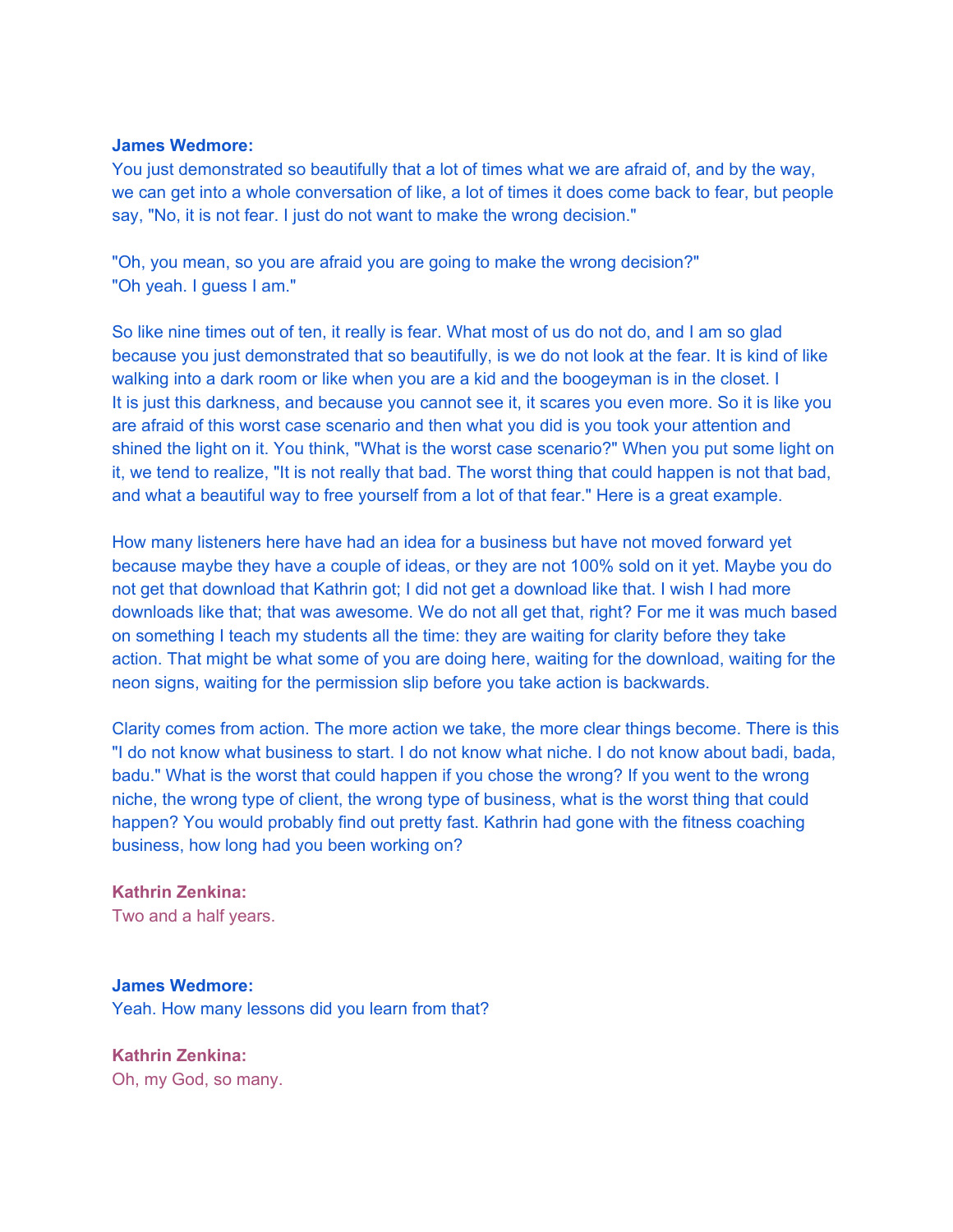There is another way that we can look at this: everything in that business simply prepared you for everything you needed to do to succeed with this one.

## **Kathrin Zenkina:**

It 100% did.

## **James Wedmore:**

What is going to prepare anyone listening by doing nothing? Doing nothing does not prepare you for what you want. So even going in the wrong direction will give you clarity on what the right direction is. It will probably give you the lessons, the tools, the skills, and the experience you need so that when you do go in the right direction, you are going to be equipped. Because if you had to learn all the lessons you learned from two and a half years of that business, imagine if you learned that while you were starting that account, it would have taken two and a half years longer.

#### **Kathrin Zenkina:**

Right, exactly.

## **James Wedmore:**

That is what people do not get. When I started, I was a bartender. I was teaching online bartending school.

## **Kathrin Zenkina:**

12 years ago.

## **James Wedmore:**

Yeah, exactly. It was like everything I learned there prepared me for what I did next and there were other phases. We do not have to get into my whole story, and then that prepared me for the next thing. Everything is like the leapfrog effect.

#### **Kathrin Zenkina:**

I am a big believer that success and failure are not two different paths. They are actually one and the same because you have to fail your way to success.

#### **James Wedmore:**

You have to.

#### **Kathrin Zenkina:**

I know that there is so much power in learning from your mistakes, and mistakes are the only way to learn. Success is such a poor teacher and it is your failures that are going to attach emotion to the lessons so you never repeat them again.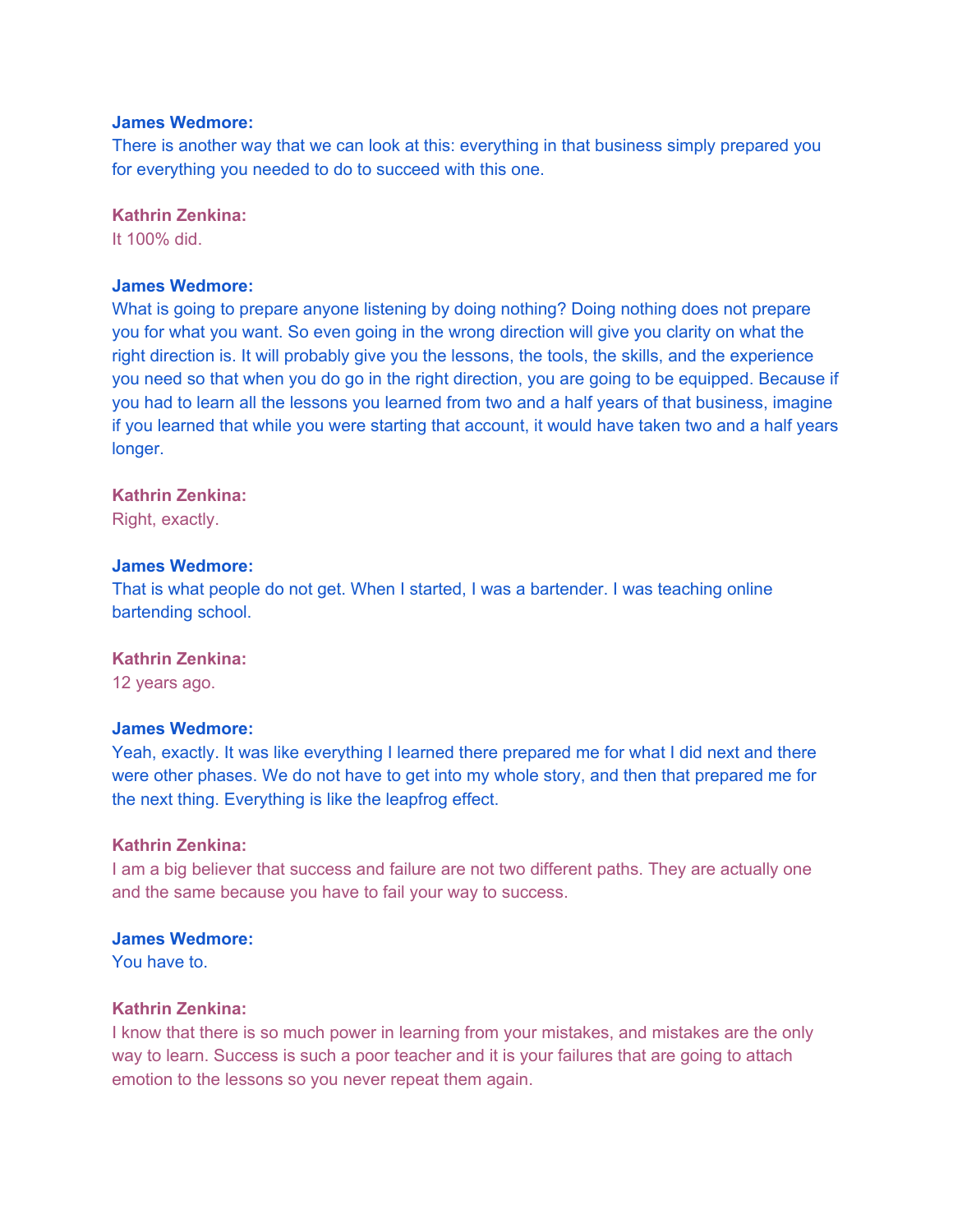Success is a poor teacher. The other way to say it, what I really love, is success makes for a lazy student.

## **Kathrin Zenkina:**

It does.

#### **James Wedmore:**

When you are happy, celebrating conditional happiness and you are all grateful and excited, most people do not stop and say, "Okay. So what really made that work? What really made the difference?" However, when something does not go your way, which is life by the way, that is when we have the opportunity, the blessing, to stop and ask, "What is going on here? What causes it? What did I miss? What am I not seeing?" That is the most beautiful moment. Those questions create everything that we need. When you are sitting there doing nothing, you are not going to have any of that. This is just waiting to get started and then we never do.

## **Kathrin Zenkina:**

Right. You have a program called Business By Design, which is absolutely, mind blowingly amazing. You have created a bible for people.

#### **James Wedmore:**

The business bible.

## **Kathrin Zenkina:**

Literally the business bible, and it is amazing and something that I personally take in. I have had my whole team go through it. Anyone who I mentor, a couple of people in business, some of my friends, I always tell them, "You need James, you need Business By Design." So, part of your passion for creating that program and what you do every single day and how you show up for other entrepreneurs, does it come from that 12-year journey that you have had with all the different mistakes that you have made? You, in some way, shape or at least help alleviate some pain in other people's lives by saying something like, "Okay. Even though you are going to learn from your mistakes and mistakes are good to make, there is a lot of pain I can save you. There are a lot of shortcuts I can give you. Yes, you are still going to learn, and yes, you are still going to have to be resourceful, and yes, you are still going to really do the inner work and believe that your success is inevitable. Is that where your passion comes from and is there any particular mistake that you see business owners make that you would take out of their tool belt so they would save themselves so much time and energy and pain?

#### **James Wedmore:**

I think the short answer to the first part of that question is this idea of what if your journey and everything that you are going through is happening for a reason, in order to shorten someone else's journey?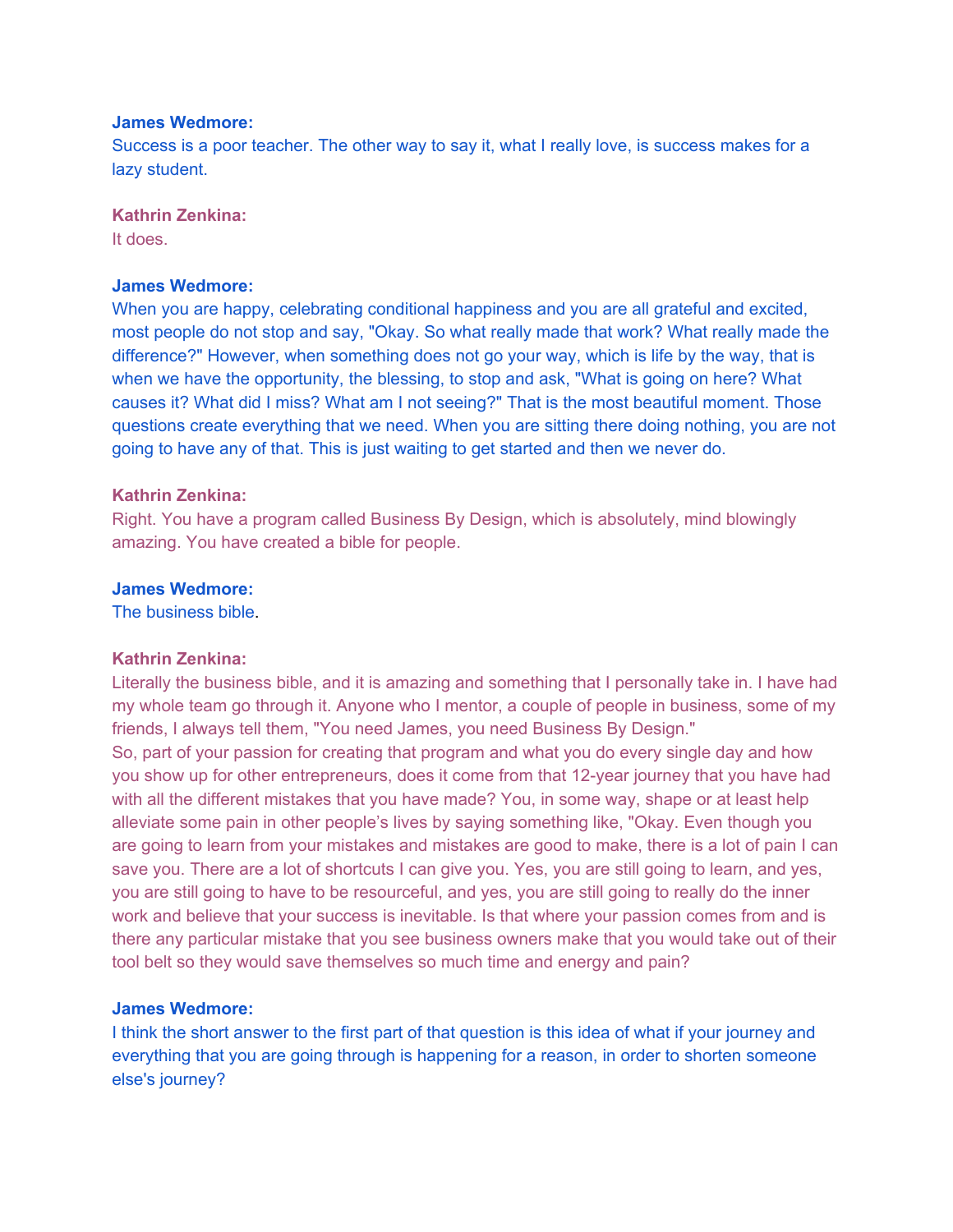## **Kathrin Zenkina:**

I love that.

#### **James Wedmore:**

Just to make the journey a little bit easier for somebody else. My journey was really long. I mean, it was five years before anything popped, anything started working. There is still a big driver inside saying, "If I could save four years for someone, four and a half years, four years and 11 months, then that is a win for me." Our students end up having a much shorter journey, and that is really weird, too. When I see students in their growth, I tell myself, "Man, if we were starting at the same time, they would be kicking my butt right now." I think about students that have been at this for like six months and say, "They are giving their launch debriefs," and they have made 50,000 bucks. I think, "Yeah, that took me five years to do. Wow, that is crazy." That brings me immense joy. When you see the ripple effect of what it does to change someone's entire life, that is the drug that you can get addicted to that just never wears off.

## **Kathrin Zenkina:**

The best drug.

# **James Wedmore:**

It really is.

## **Kathrin Zenkina:**

Better than Adderall.

#### **James Wedmore:**

It really is. Maybe what drew the listeners to Kathrin's stuff is the money and material things, which is ok. However, money is like the lowest form of motivation.

#### **Kathrin Zenkina:**

Yeah. It is also a byproduct.

#### **James Wedmore:**

It is a byproduct, and the thing is, most people do not get it because they are kind of in survival mode. They are focused on, "I have to pay the bills. I got to just get this amount of money so that I can survive." So when you are in what we would call survival mode, it is really hard to receive a message saying, "We do what we are doing because we are going to change someone's life." You just think, "That is great. I just need to get some money."

## **Kathrin Zenkina:**  Yeah.

## **James Wedmore:**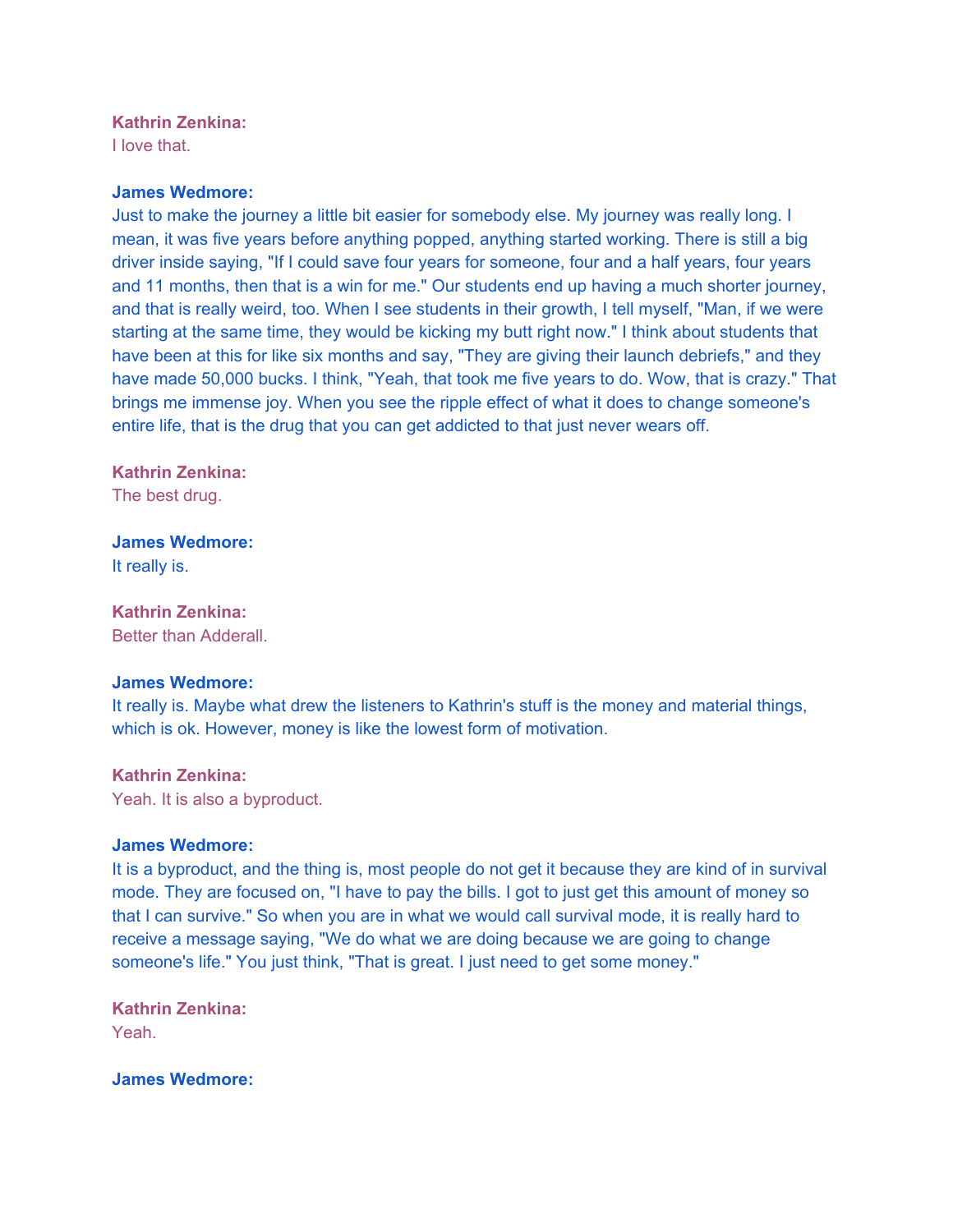And I am telling you, if you started operating from that place of thriving saying, "I am going to make a difference in someone's life," that is where the money comes from.

## **Kathrin Zenkina:**

It is going to take care of you anyway as a byproduct.

## James Wedmore:

Exactly. So, there are a lot of mistakes that I see. The biggest one is not doing anything, taking no action.

## **Kathrin Zenkina:**

Mm-hmm (affirmative).

## **James Wedmore:**

How long are we hesitating and waiting to make a decision, not realizing that not making a decision is a decision? When the options are A, B, or C, whether it is to start that business, which niche or which way you are going to do this, or what is the strategy or who should you follow Or blah, blah, blah, not doing anything, not doing A, B, or C, we have to come face the facts that that is a decision.

That you chose option D, which is do nothing. The fact is that every successful entrepreneur, business owner, CEO, whatever you want to call them, had to master the ability to make great decisions very swiftly. By the way, there are all these cool articles out there about fortune 500 execs that use intuition primarily for their decision-making skills and abilities. You have to make so many decisions in a day that you cannot be analytical and weigh the pros and cons and all.

I use my gut and my intuition every single day. We just hired someone today. It was purely based on gut.

#### **Kathrin Zenkina:**

**Wow.** 

## **James Wedmore:**

Purely based on that. That is the thing, is like there are studies on decision fatigue; I do not think there is any studies on intuition fatigue, right? Because Source is not limited. So you can tap into that all day long.

### **Kathrin Zenkina:**

It is a choice.

#### **James Wedmore:**

It is a choice, you could choose not to, but doing nothing is a decision. It is a decision to do nothing, and doing nothing is the only way that guarantees that you will not get any results. Because action is a prerequisite of results, right? Permission is a big one. Most people are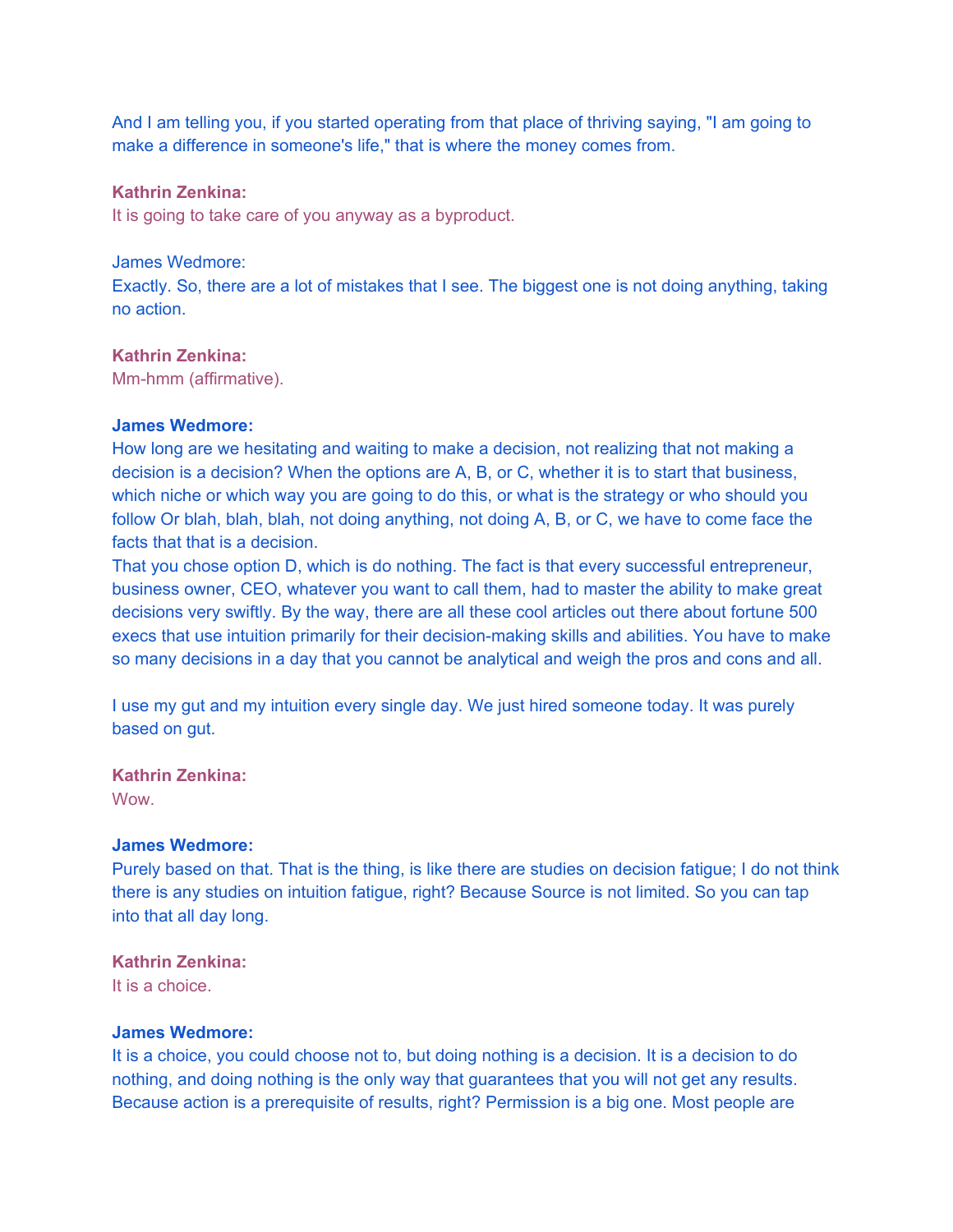ingrained in a society, this is where I get on one of my conspiracy rants, but most people are ingrained in a society of needing permission.

Think of it as a kid. Most people go to public school; you have to raise your hand to go to the bathroom (your body needs to do bodily functions and you are not allowed to do that unless you get permission from someone bigger than you). So even that whole idea, "I am small and the rest of the world has the answers," makes you start to notice how much in your life you are waiting for permission. You do not do something without asking. I even found myself doing it.

We went out to dinner with our friends, the other night, and there was a random door to go outside, and I went up to the servers and I said, "Can I use this door to go outside?" And she kind of looked at me, she replied, "You can do what you want." I said, "That's right, I can. I knew that. I was testing you." Then I thought "Wow, why was I even asking for permission? I am a guest at this restaurant; I just need to go outside to make a phone call, and I am asking for permission."

So, where in our life are we still waiting for permission? You raise your hand just to ask a question in school. You cannot get to the next grade until you get permission. Everything is about permission. The fact of the matter is, is when you become an entrepreneur, the moment you say, "I want to start a business. I want to do my own thing. I want to work for myself. I want to be a freelancer. I want to be in charge of my own destiny," it is like we still wait for permission to do that. From whom? Who are we waiting for permission from, the mayor of the Internet? It is never going to happen. That is one of the most beautiful things: when you realize that truth, that no one is ever going to give you permission, because you do not need it, and that no one is ever going to come and save you. You can just be free to go do what you want. Obviously, something that is legal and does not harm other people.

#### **Kathrin Zenkina:**

Ethically.

#### **James Wedmore:**

We know our audience here, right? We are not talking to crazy people or anything like that. The good crazy. For so long I found myself doing that (asking for permission). I actually had a coach and I launched something and she reached out to me and said, "Who said you could do this?" And I was so embarrassed.

## **Kathrin Zenkina:**

Are you serious?

#### **James Wedmore:**

I was so ashamed that I took it down, took it all down, this whole business that I created, this whole thing.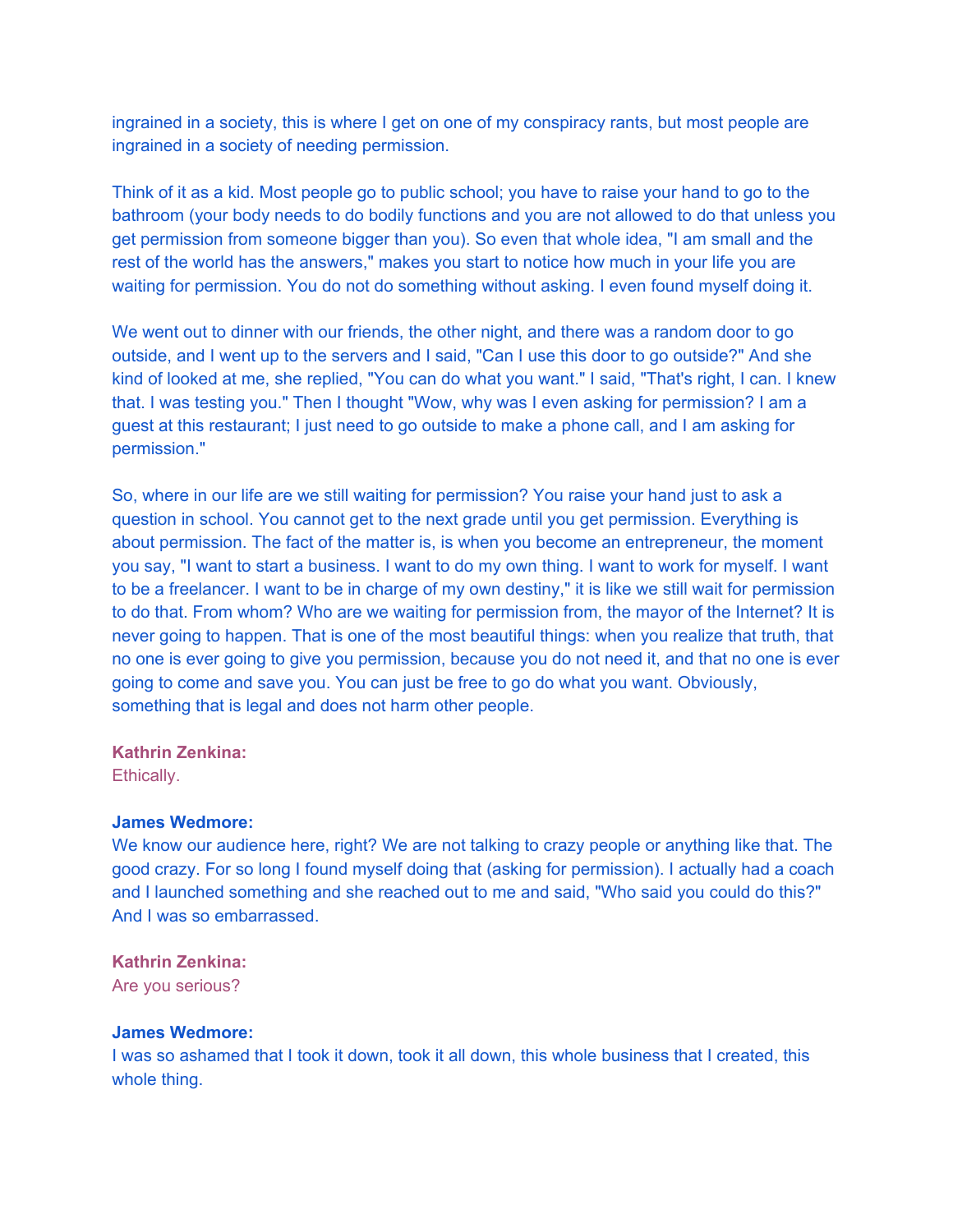## **Kathrin Zenkina:**

Did you fire her?

### **James Wedmore:**

No, no. I do not blame her because if someone said that to me today, I would say, "I did. What?" To me back then, it is just evidence of where I was at, and that I still needed permission. Entrepreneurship is the exact antithesis of it. It is creating something that no one can see. That is what being an entrepreneur is; it is to create something that no one else can see. So how could you possibly get permission to create something that no one else can see? It does not work that way. You get a download, but no one gives you permission. Even when you start sharing that with people, if you did, they will probably think you were nuts. They do not say, "All right, you have my approval."

"Oh good, now I will do it," which is what most people are doing.

I really want people to transcend that, to opt out of this permission-based paradigm. Notice when we are still in any area of our life, when we are still looking for permission, even from the boyfriend, girlfriend, spouse, and bosses. Of course do your job. If you work for somebody else, you have to do a good job and all, but what I am talking about is asking for permission to just live your life.

## **Kathrin Zenkina:**

Your toughest critics are those closest to you. I mean, most people live in a bubble around their family, their friends, and their boss at the time, because I worked a 9:00-to-5:00 job when I was building Manifestation Babe. I would always hear comments from some of my coworkers saying, "You are charging how much? For what?" I just knew it, thank God; I had the awareness to think that, "They are going to be the toughest people and it does not matter what they think. When I sell out my retreat, I am going to show them everything and it is just going to be okay." I think a huge mistake that people make is that they immediately want the approval of their spouse. You and I had to both go through many things around our spouses, like when they just do not get it when we buy certain things off the Internet that would help us raise our vibration and they might always be saying, "You are paying how much for what?" I just laugh about it because if it raises our vibration, we are in. We just know how powerful that is. We know the ripple effect of that.

#### **James Wedmore:**

There is nothing more valuable, and you are worth it. I wrote my stories, they tagged you in it, about you recommending the BioCharger, and all these people wrote in. They were asking, "How much is it?"

Kathrin Zenkina: 14 grands.

**James Wedmore:**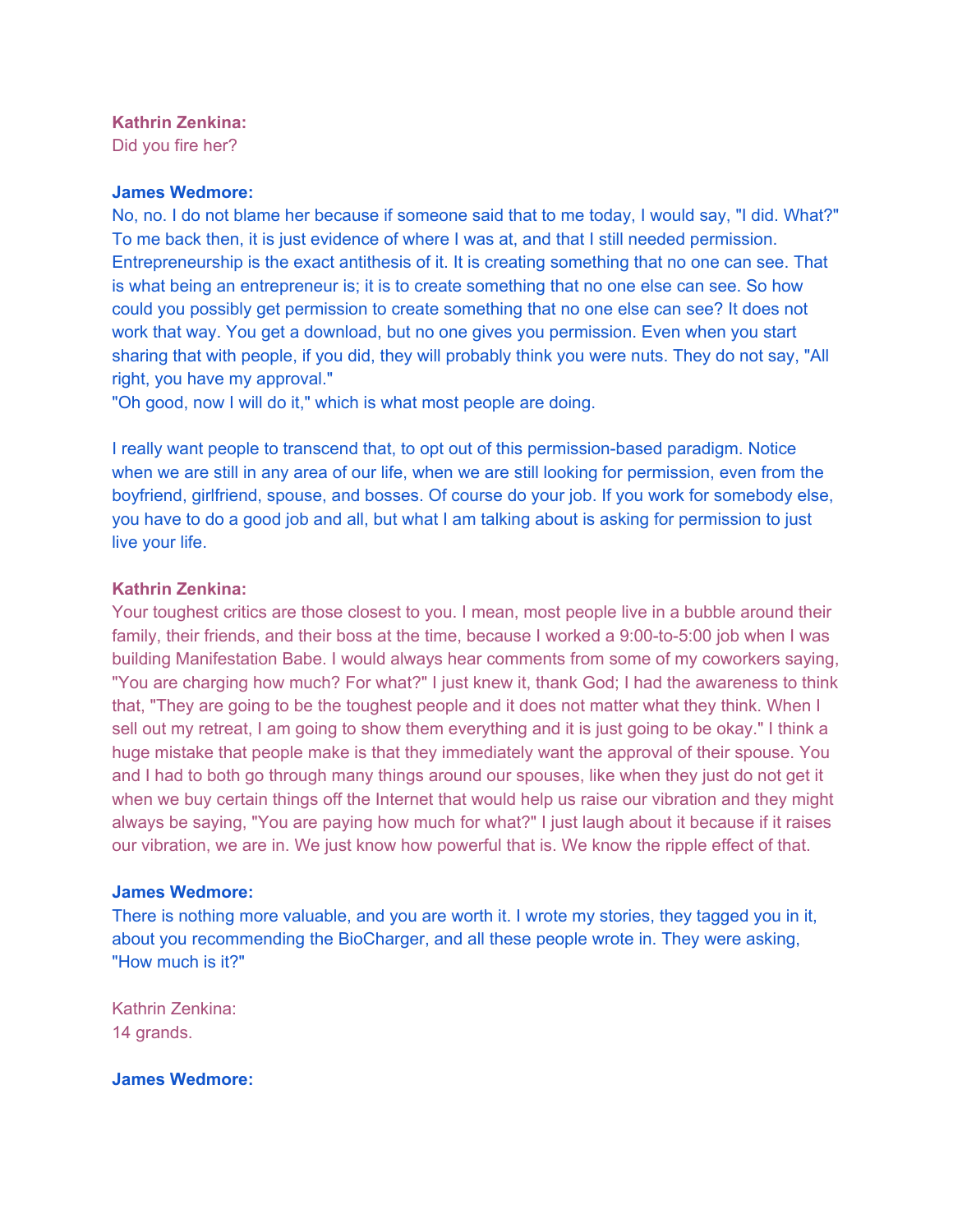I, straight up unapologetic about this, say, "This is \$14,000." one person said, "Oh my gosh, I need this. How much is it?" I said, "14," and I just made sure to include, "And you are worth it."

**Kathrin Zenkina:** 

**Wow.** 

## **James Wedmore:**

You are worth it, if this is something you want. I made a rule for myself a long time ago. It was about 2012, I was living in New York. I came home and I just got this desire in me, and I said, "I want to skateboard," and I went into the local skateboard shop. There was a skateboard for 100 bucks, and buying that thing was so scary. Like to spend \$100 on something that was not to build your businesses, and it is just like a toy for me, that is like being a kid again.

When I did that and I saw the difference it made for me to let that money go for something for me that was nothing but enjoyment, and improving my internal state, I told myself, "If I truly want something, if it is a 9 or a 10," (10 is like a hell yes, nine is like almost, I will survive without it) "if it is a 9 or a 10, I never, for the rest of my life, am going to let money stand in the way from what I truly at the deepest level want. Money will never be the thing." For most people, it is what rules their freaking life.

## **Kathrin Zenkina:**

It does. Yeah. I want to tell what is really powerful, especially like you mentioned you are an INTJ, and so am I, and that is according to the Myers-Briggs personality type. Though you would call it Myers-Briggs, yeah. So INTJs are known to be very robotic. I remember always hating the Myers-Briggs, like especially when I got into personal development and this concept of, "You can be whoever you want to be," and blah, blah, blah, blah, blah, and you can choose your identity. I remember looking at the Myers-Briggs as like one of the most limiting things because I didn't quite understand it through your perspective. When you shared your perspective around how powerful knowing your personality type can be, I finally understood that it is all about discovering your strengths and then banking on them, and outsourcing your weaknesses and just knowing that you have a place in this world and you have gifts that no one else has, and your purpose in this lifetime is just to bank on those gifts and change people's lives, and it is just so powerful.

One of the things around INTJ is that we are very logical. We are very left brained; we are very analytical and you and I both use intuition in our businesses. Is it like an INTJ to also be intuitive or is that something that you think we at some point realize that we are all connected to Source and no matter what personality type you are, you have this intuitive edge, and then your other gifts come from your personality type as an INTJ?

## **James Wedmore:**

Yeah, and boy, woo! We could do a whole hour on the question you just asked.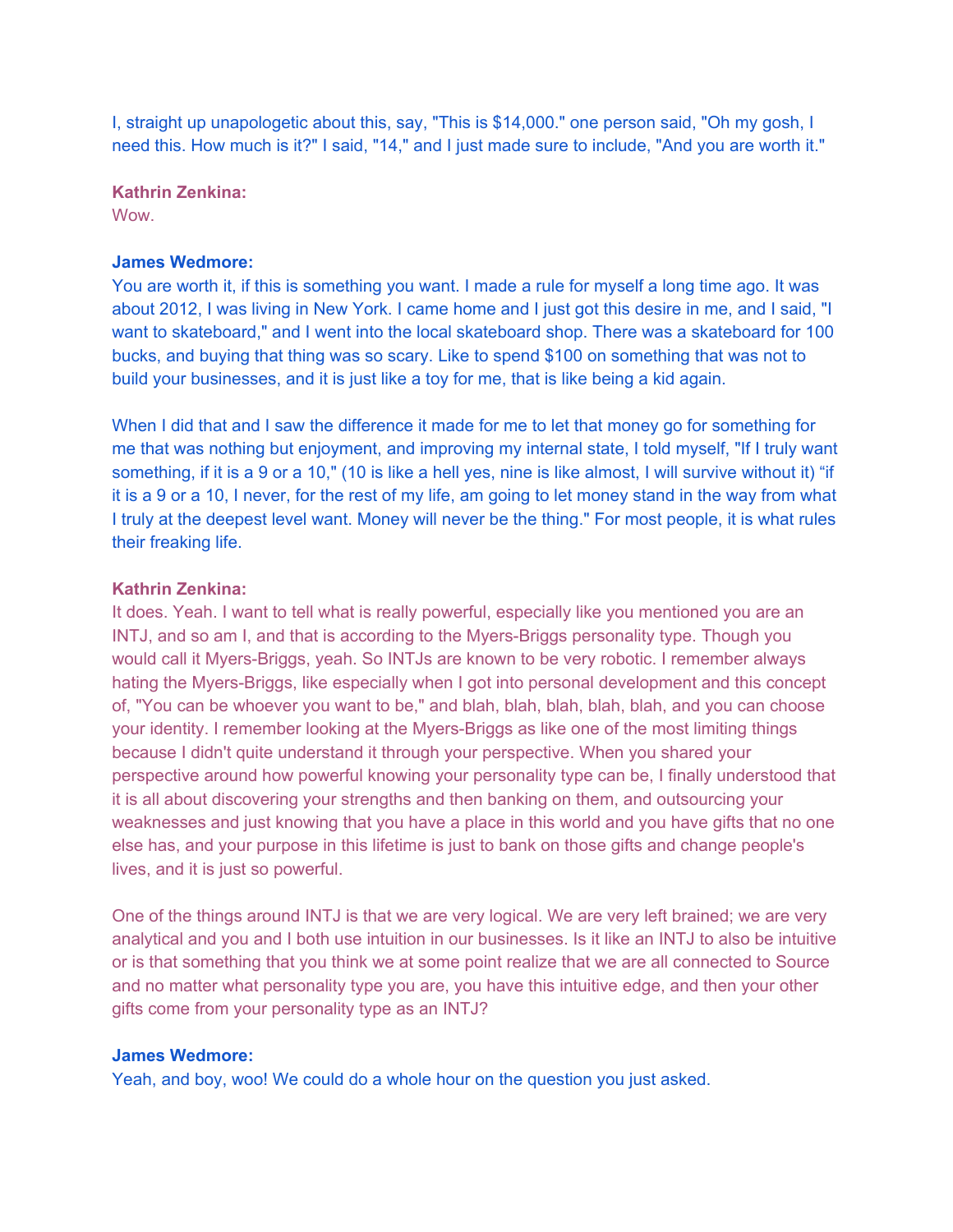## **Kathrin Zenkina:**

Oh, my God. Part two coming.

#### **James Wedmore:**

I mean, really, I did a two-part episode on my podcast all about personality types, and I could have done 10 more. It is so fascinating. Now again, nothing is absolute, this is a guideline. It is something that is just nice to know about. What happened to me in about 2009, still struggling to grow my business, I met somebody, and they said, "You are an INTJ," and I said, "What did you call me?" Never heard of it before. Then he proceeds to describe everything about me as if he was a psychic who could tell my whole life. He even made this whole thing about why I chose to wear what I wore that day.

**Kathrin Zenkina:**  What?

#### James Wedmore:

He said, "You wore what you wore because it was the closest thing at the top of your dresser and it was the most efficient thing and most comfortable casual thing for you."

## **Kathrin Zenkina:**

Is that true of your outfit right now?

## **James Wedmore:**

I try to be a little more strategic. I still want to be comfortable because I think to myself, "We are going to be filming today. I should put on a nicer shirt."

## **Kathrin Zenkina:**

Your lightning bolt shirt.

## **James Wedmore:**

Yeah. My superhero shirt. Not like a mustard stain or something like that, just something clean today. So, back to that guy I met, I thought, "Wow, how does this person know everything about me?" Then he said, "Well, first of all, I am an INTJ, too. Go home, take the test, and read the description." For the first time in my life, I thought, "I understood a little bit more about myself." I think a lot of us, we always feel like we are the weird ones and there is something wrong with us. I grew up with that. I grew up with a lot of that, because I was very shy (what you would call shy, but just very quiet). I did not want a lot of friends. I did not want to be popular. I did not want to be talking to people all the time. As a result, I just thought there was something wrong with me. I would just ask, "What is wrong with me?" When I read about my type, it made perfect sense.

It gave me an answer to a question that I did not know. I always asked, "Why am I this way?" I read my thing and I thought, "That is me. Now I know why." It allowed me to see things that were strengths that I had been seen as weaknesses. That was really eye-opening. It actually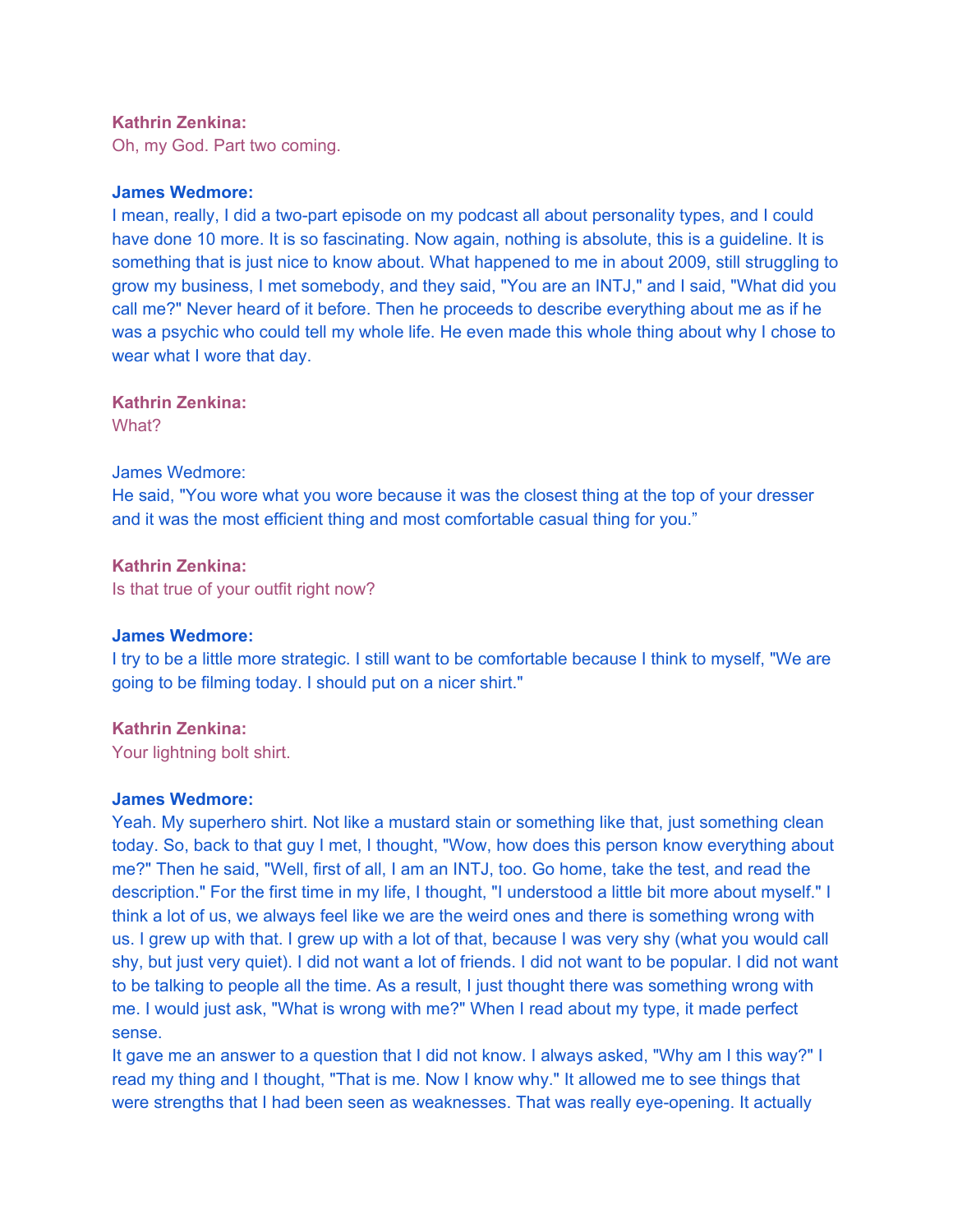gave me a lot of self-confidence; it was really a lot of self-assurance. So, if it works for you, great. If it does not, do not use it. However, it brings up a whole conversation of, "Is this who we are? Are we in this box now?" I like to say no. Are you right-handed or left-handed?

## **Kathrin Zenkina:**

I was born left-handed, but it is apparently a sin in Russia to be left-handed at the time that I was born. So my grandma literally pinned my left arm to my clothes and I was forced to become right-handed.

## **James Wedmore:**

Same thing with my dad. He was born left-handed and his parents said, "No."

## **Kathrin Zenkina:**

Insane belief systems.

## **James Wedmore:**

Exactly, but it is a great metaphor for our personality types in terms of Myers-Briggs. They are temperaments. So, the fact that you were born left-handed and you could learn right-handed, it just proves the exact same metaphor or analogy that you can be born one type, but you can learn the other side. It is a temperament. You had a preference towards the left hand, and through conscious awareness and new habits, you focused on becoming right-handed. Same thing here.

Even if I am very analytical, I can choose to open up a little bit more to intuition and not just over analyzing and overthinking. It is a conscious choice at first, but over time, boom! So today, and we were talking about this before the show, I think what can make someone really have a superpower is a whole brained approach to their life, especially to business is to have that left-brain analytical linear mind. We do not want to poo-poo one or the other, right or wrong; it is like let us combine that with the right brain, the intuitive, the creative, the inspired mind, and let us have a whole brained approach to our life or to our business.

I think when I brought in all this weird woo-woo intuition stuff, what it allowed for me to do was approach. It was a whole brained approach and that is where things really started to take off. I said to myself, "I am a strategic business owner. I know strategy, principles, marketing, funnels; I know all this type of stuff." Then when I combined them with this intuitive inspiration and high vibe frequency matching what I wanted, it was like, "Game over."

## **Kathrin Zenkina:**

Yeah. You are the face of your brand and so am I, and for INTJs, that makes them feel very uncomfortable. We like the behind the scenes; we would rather hide; we would rather work alone, and all of a sudden now we are talking to thousands upon thousands of people and showing up on livestreams and running teams, and there are people constantly around us. How did you come to that?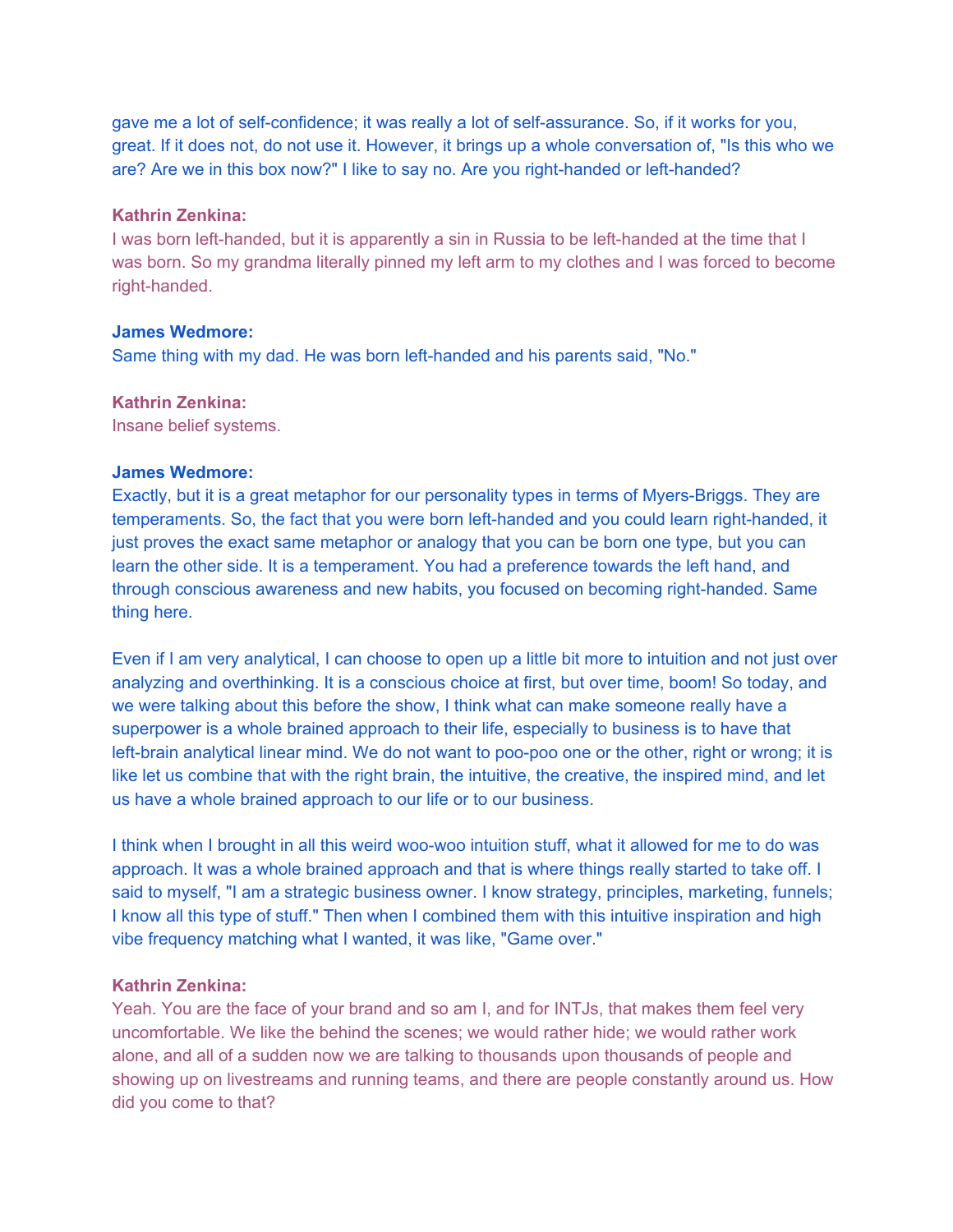Yeah, no, no. I tried. I tried to be behind the scenes for other people.

## **Kathrin Zenkina:**

Yeah, you did.

## **James Wedmore:**

I liked it, but here is the funny thing; I was the behind-the-scenes person for someone else's front man and I thought, "I could do better than them."

## **Kathrin Zenkina:**

Such an INTJ.

## **James Wedmore:**

I know. It was so stubborn, too; it is this stubbornness, and so I thought, "All right. I might as well just be both, and put myself in front and behind." Because they want to be the behind-the-scenes person, but they do not work well with others.

# **Kathrin Zenkina:**

Exactly.

# **James Wedmore:**

Oh, man.

## **Kathrin Zenkina:**  We are so complicated.

#### **James Wedmore:**

So complicated. They just do not work well with others. They are the type of person who when they were in high school or college and the teacher says, "Okay. We are going to do a group assignment." They just say, "No."

#### **Kathrin Zenkina:**  F no.

## **James Wedmore:**

"Just let me do it on my own. I do not want to deal with people."

**Kathrin Zenkina:**  Yeah.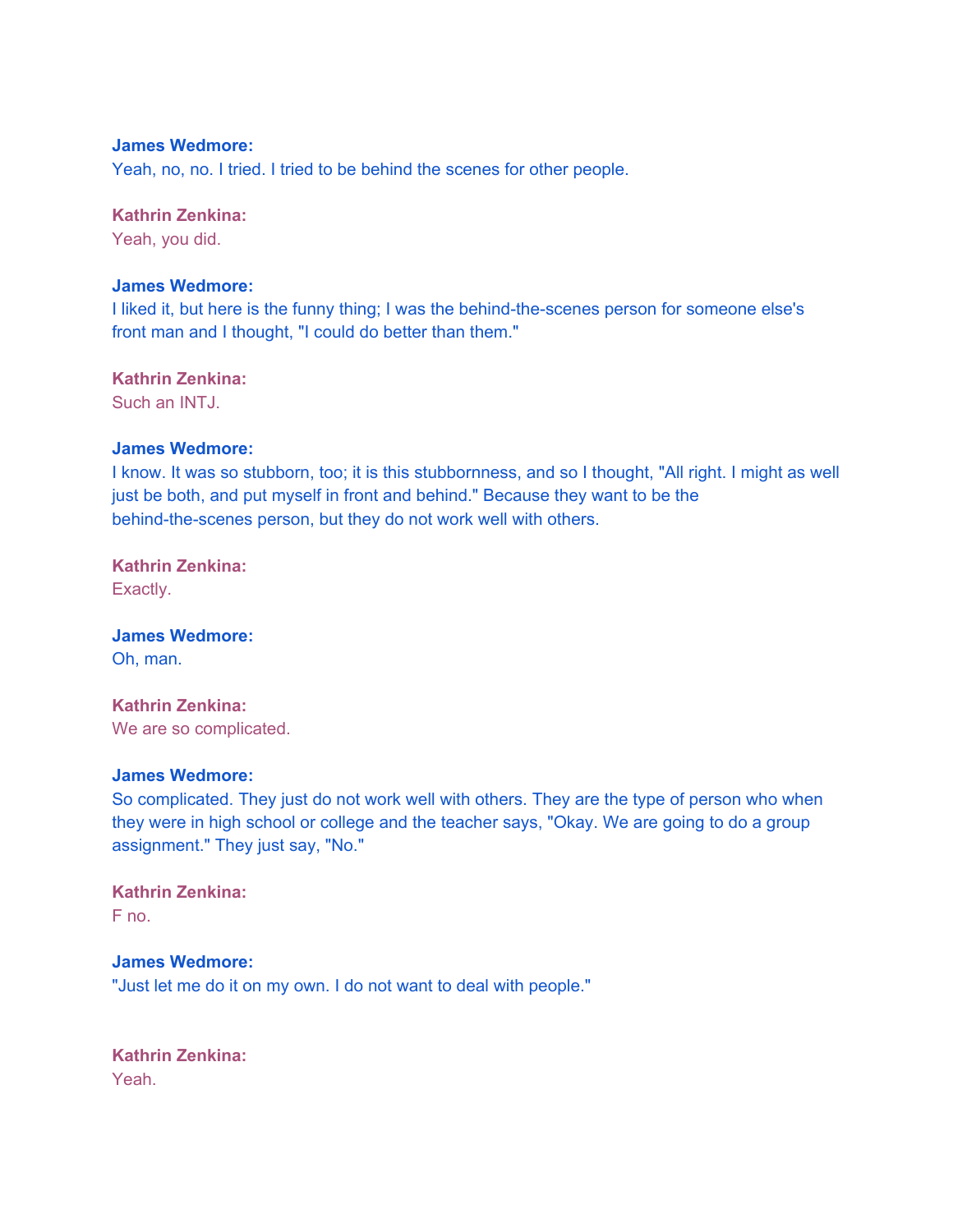So I did resist all that stuff, and then it was me. Then I tried building a team because I knew introverts are especially about efficiency because they notice that their energy gets strained really easily. So they become very sensitive and mindful of how much energy they expend. I was really looking for ways to be more efficient and I thought, "Ooh, hiring a team and systems and all stuff." I just was doing it all wrong, and years and years of doing it the wrong way, and I finally learned the right way.

It comes back to "we can be, do, and have whatever we want," and I could choose to become the person I needed to be to run the team and run the business that I wanted, and who I am today. I do not know if I have shown you my before and after photo.

**Kathrin Zenkina:**  No.

#### **James Wedmore:**

Maybe we will link it up or something, but who I am today is a very different person than when I started my business. We found this picture, and this is me when I started 12 years ago, versus me just a few months ago.

**Kathrin Zenkina:**  Stop.

**James Wedmore:**  I am a very different person.

**Kathrin Zenkina:**  Oh my God.

**James Wedmore:**  So this is a picture of me like 50, 60 pounds heavier, like before I got into the Adderall.

**Kathrin Zenkina:**  Completely different person.

## **James Wedmore:**

So I was 230 pounds, dropped all the way down to 140, 145. I was covered in acne. I was super insecure. So, we are not pigeonholed. We are not put in a box. You can create yourself however you are. Like you are right-handed. Great. That does not define you. It just means that you write with your right hand.

**Kathrin Zenkina:** 

Yeah.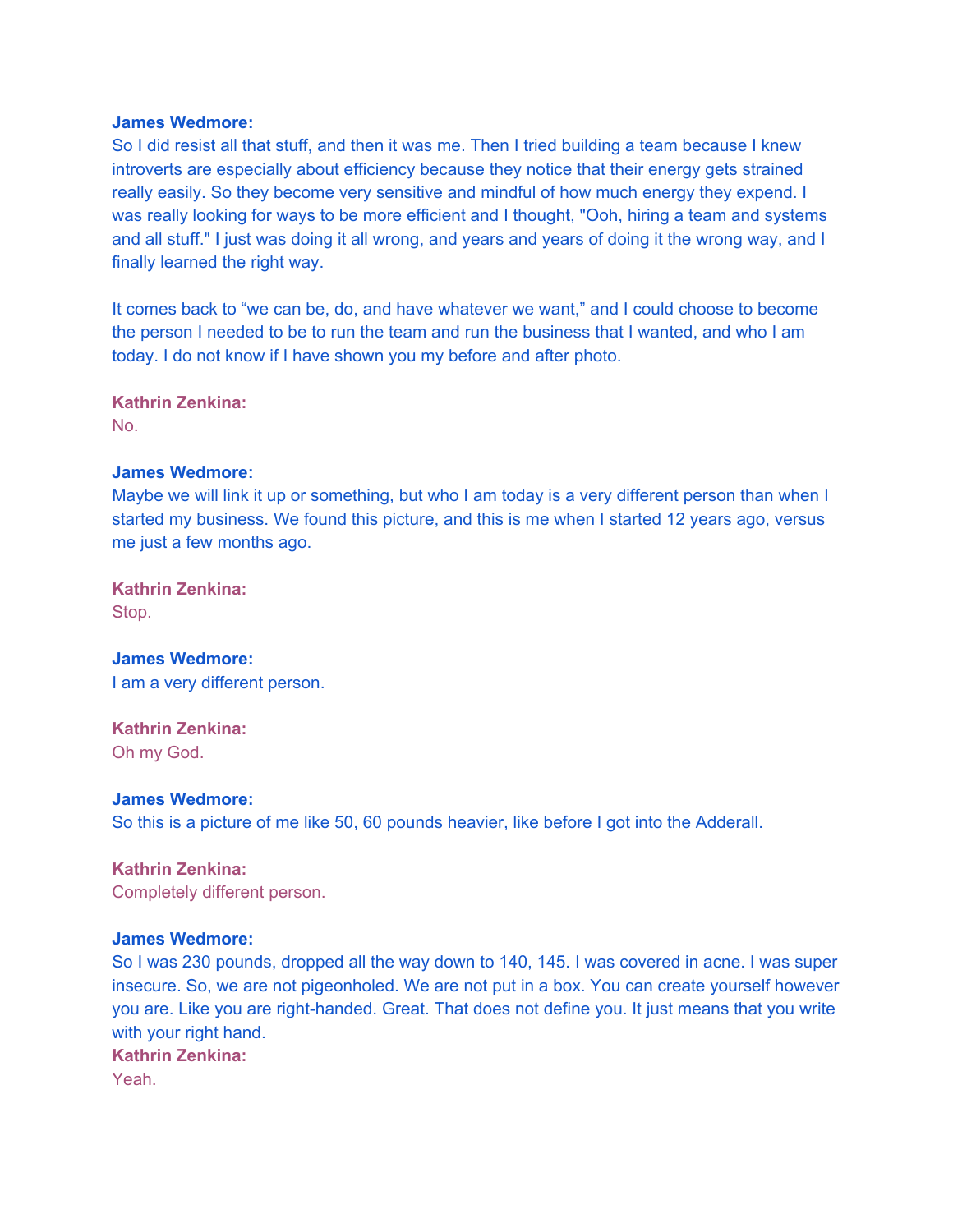These are preferences. They are temperaments to who we are and they absolutely can change. Absolutely.

## **Kathrin Zenkina:**

Yeah. I feel like your personality type will also teach you a lot. Very quickly, I had to learn how to recharge, especially when I do not really have time, have podcasts to record, interviews to do, my team is coming over, then we have this team meeting, and then tomorrow I have dinner with friends and it felt like I figured it out. It is such a huge lesson for me and such a huge experiment for me to figure out how to balance the introverted and extroverted side of myself, how to collaborate with people without draining myself, how to bring in intuition without losing that logical side, how to marry the two together. It is like you always share the quote by, is it Bandler?

#### **James Wedmore:**

"The quality of your life is determined by the quality of questions you ask."

**Kathrin Zenkina:** 

Yeah. So it is just asking yourself better questions.

**James Wedmore:** 

Always.

## **Kathrin Zenkina:**

Knowing that you are designed a certain way. It is so funny because we are both INTJs. We are both Libras; we will have the same human design, so it is like so many crazy similarities.

**James Wedmore:**  It is crazy. Yeah.

**Kathrin Zenkina:**  So, we are designed to be in a certain way.

**James Wedmore:**  Our spouses are very similar.

**Kathrin Zenkina:**  I know, I know. So similar, it is crazy.

**James Wedmore:**  They put up with so much.

**Kathrin Zenkina:**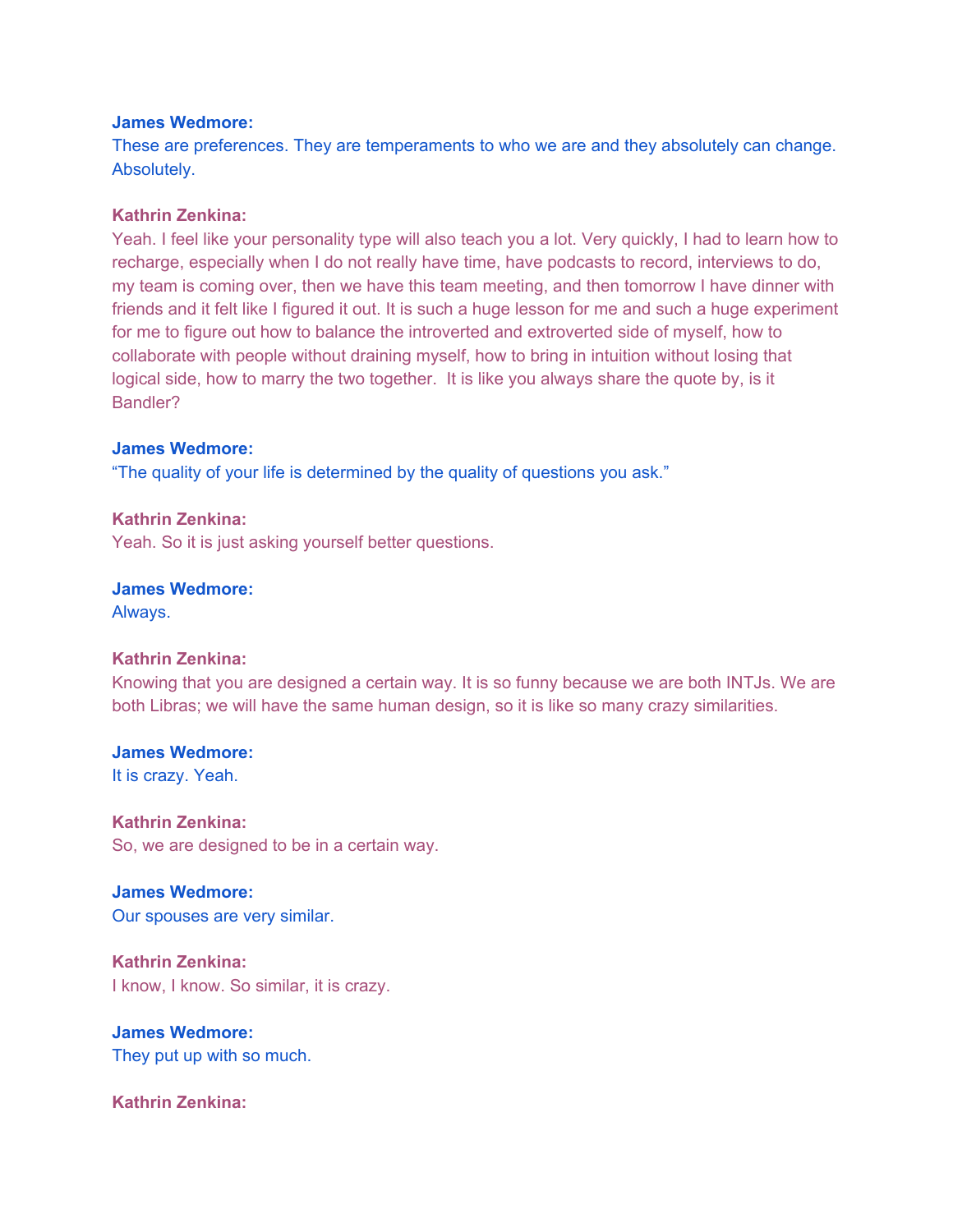They put up so much.

**James Wedmore:** 

Poor thing.

## **Kathrin Zenkina:**

Still, it is powerful because you taught me that it is not a box and no one is ever put in a box. However, if you can figure out how the Universe puts you in a very specific body, with a very specific personality, with very specific gifts, and how you were designed in that way to help people, I think it is just so freeing. Your only job is just to discover yourself and what you are capable of doing and what your potential is.

## **James Wedmore:**

Completely. Yeah. I do not look at myself today saying, "I cannot do that because it is not my type. So I do not know if others would, but I do not." Look at the last letter, the J, which is judger, which does not mean anything about judging. It just means a lot of structure. So what that can actually mean is to put a little spontaneity in your life every once in a while. It is good to just go do something randomly today. It is healthy to create some balance there, counteract what your normal tendency is, just to experience something different. Anytime you do something really spontaneous, it probably feels really good.

**Kathrin Zenkina:**  It does.

**James Wedmore:**  And you end up saying, "Man, why don't I do this more often?"

**Kathrin Zenkina:**  And then at some point you say, "Okay. Let us go back to the structure."

**James Wedmore:** 

Yeah, "Where is my routine?"

#### **Kathrin Zenkina:**

So it is like finding balance, knowing that there is no such thing as balance, but at least getting as close as you possibly can without driving yourself insane.

#### **James Wedmore:**

Yes. I think we crave the other side of that. I think even an introvert wants to be the life of the party and they just do not want to do the work it takes.

**Kathrin Zenkina:**  Right.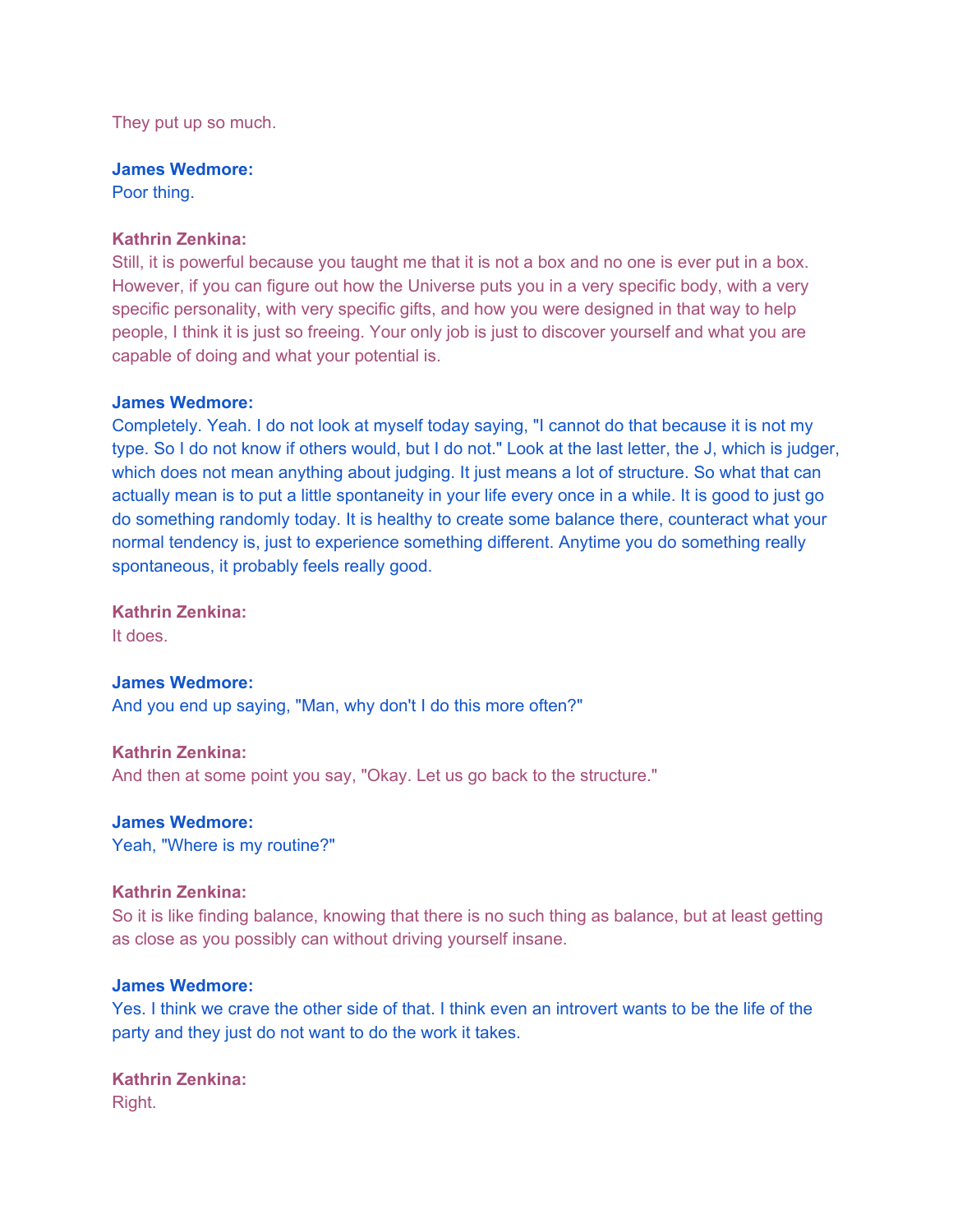As a judger with all that structure, you want some spontaneity. It is like we love the idea of being spontaneous. So go do it every once in a while. See what happens. So, it is to know thyself. I think it is one way to know a little bit more about who you are.

#### **Kathrin Zenkina:**

Yeah. Well James, thank you so much for this powerful interview. I just have a couple of more questions for you.

#### **James Wedmore:**

Let us do it. Yeah.

#### **Kathrin Zenkina:**

One is, what do you believe your next level to look like? What are you excited to create? Because you are already so freaking successful, and I am so inspired by you and all that you have created and your team, and you are obviously one of my mentors. So, what are you manifesting into your life?

## **James Wedmore:**

I think someone asked me this recently. I am sure you have had many of these experiences where you are like catching up to what you have created. Do you know what I am talking about when you say that? There is a part of you that is still catching up with where you are, and I am kind of in that phase of really enjoying them. We had a big last 18 months, a very big growth year. It is kind of just enjoying that right now.

#### **Kathrin Zenkina:**

You went from three to eight million in 12 months?

## **James Wedmore:**

Yeah. We were on pace for two and we added a million at the end of the year, not expecting that. So that hit us at three, and we had done like two the last three years. I was doing something that was plateauing us, and then boom, went to eight. We are in the middle of the year, so I could give predictions, but who knows, anything can happen.

So, still catching up with that in a lot of ways. We have a 10-year vision that really scares the crapola out of me. That is something that is much more like nationally recognized. We really love the coaching and the teaching that we are doing, and I really want to bring the methodologies. We are working with a lot of coaches right now that we have trained a bunch of coaches. I now have a staff of 20 coaches.

## **Kathrin Zenkina:**

So impressive.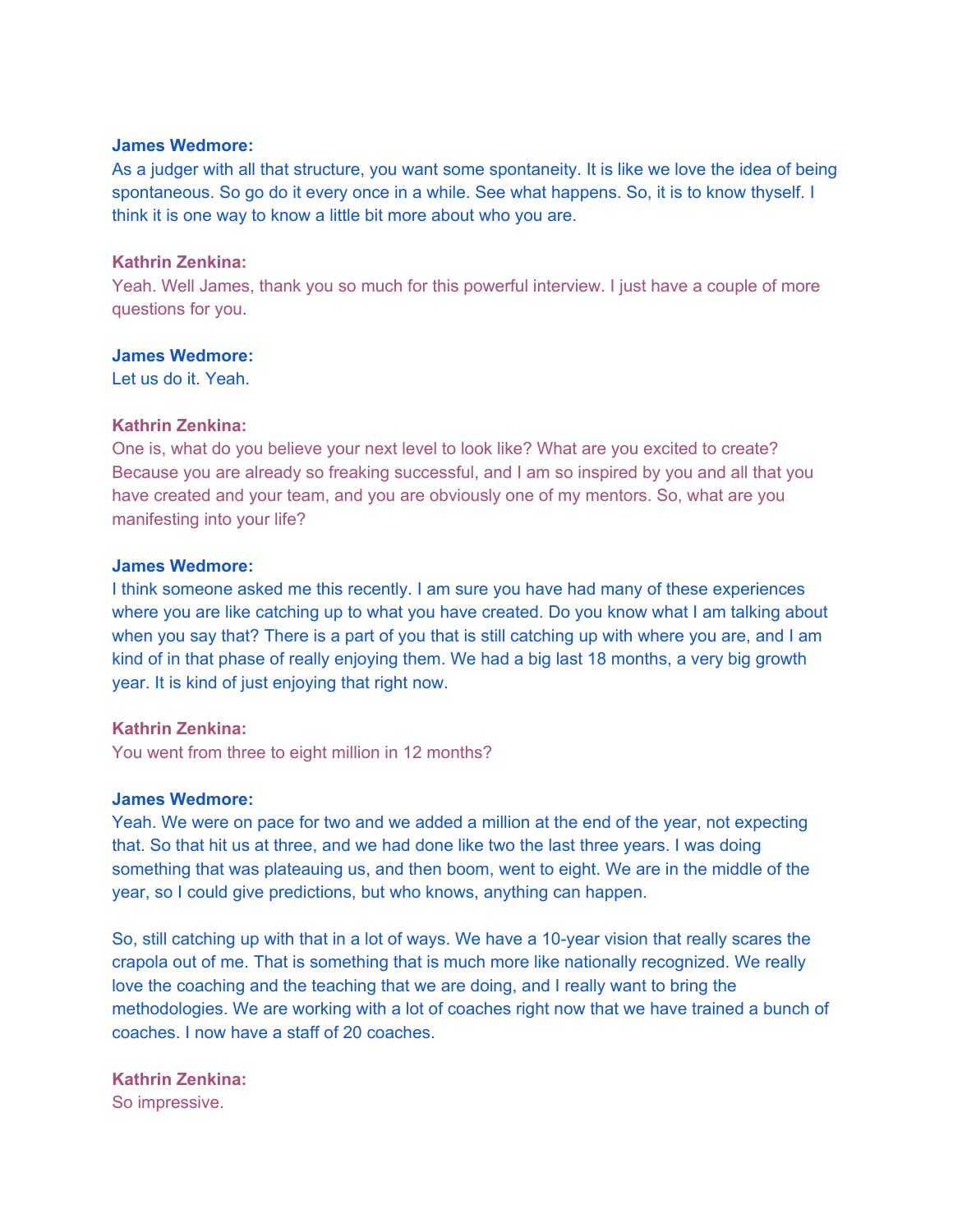It is crazy.

## **Kathrin Zenkina:**

Holy crap.

#### **James Wedmore:**

We are in a whole phase of training them, and part of the 10-year vision is to make the technology that we are creating, the coaching technology, more mainstream. So any business owner, not just an online entrepreneur on the Internet taking a course.

**Kathrin Zenkina:** 

Another bible.

#### **James Wedmore:**

Yeah, exactly. Exactly, and that these could be training facilities and workshops available all over the country, maybe over the world. They are not even taught by me. We have certified practitioners that come in and stuff like that. So, that is really big.

#### **Kathrin Zenkina:**

And exciting.

## **James Wedmore:**

And exciting. That may be the next phase. It may not be, but it does not matter. What matters is I am thinking about those things, and that always gets you to just stretch a little bit more. That was the other thing I learned from that depression phase of my life, where I hit everything I wanted: always be thinking, dreaming, about that next big thing while enjoying what you have currently.

#### **Kathrin Zenkina:**

Yeah, while enjoying what you have currently. It is like constant paradoxes and bounces.

#### **James Wedmore:**

Yes.

#### **Kathrin Zenkina:**

Wow. So, where can all my babes find you? Because I know that they are going to rush to your Instagram right now because they are so inspired from this interview. Where else can they find you?

#### **James Wedmore:**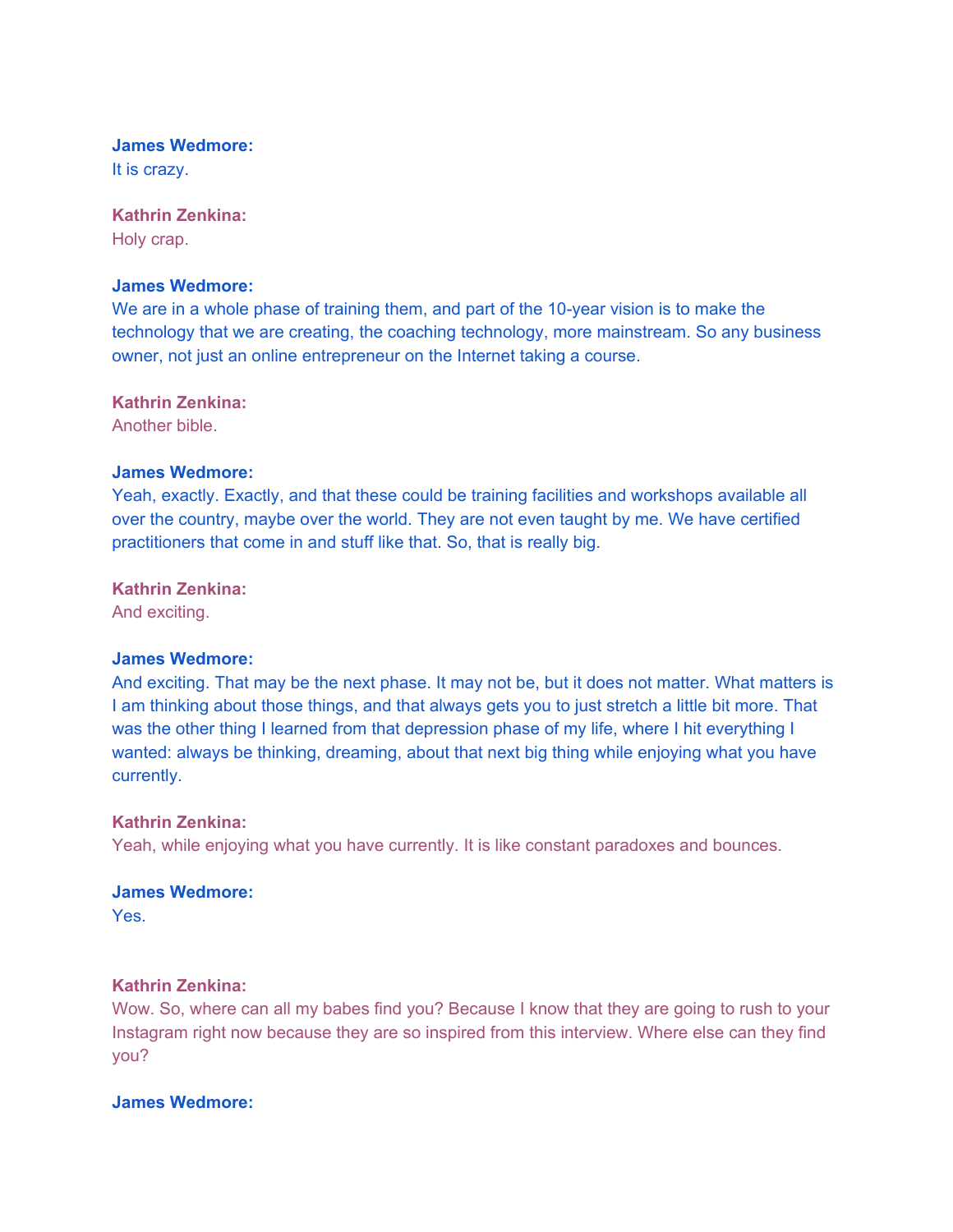Yeah, Instagram is a great place, and then if you would like to listen to my podcast go to mindyourbusinesspodcast.com.

## **Kathrin Zenkina:**

Which you should. You really should.

# **James Wedmore:**

Thank you.

## **Kathrin Zenkina:**

I think that is one of the only podcasts I listen to.

## **James Wedmore:**

Oh, thank you. We are on iTunes and all the places that you would listen to podcasts, like Stitcher and Android, all those things. Well, we know where they all are; you guys will find it. Now we have got about 270 something episodes on that show. I have been doing it for like three or four years now and loving it.

## **Kathrin Zenkina:**  Wow.

**James Wedmore:**  Talking about all the same weird woo-woo stuff that you do.

## **Kathrin Zenkina:**

Woo-woo, yeah.

## **James Wedmore:**

My real passion in all of this has been that I really want to introduce these concepts to the business owners and the entrepreneurs. So there are a lot of entrepreneurs that have been limping along and think, "I learned all the funnels, the marketing, all this stuff. It is still not working." So "All right. It is time to look within now." It is so exciting to hear all those stories where they say, "That is when my business exploded, when I combined the two." I say, "Yeah, me too. Me too."

## **Kathrin Zenkina:**

Right. Yeah. Manifestations edge you guys.

Well, if you are listening to this podcast right now, make sure you take a screenshot, make sure you tag both James Wedmore and I together so that we can respond and we can see. We would love to know your aha moments and all your breakthroughs, because I know that this is a powerful juicy episode. I am currently manifesting for it to be one of the top most downloaded episodes because it is amazing. There are so many golden nuggets that you shared, so many inspiring stories. I just wanted to thank you once again for being on here.